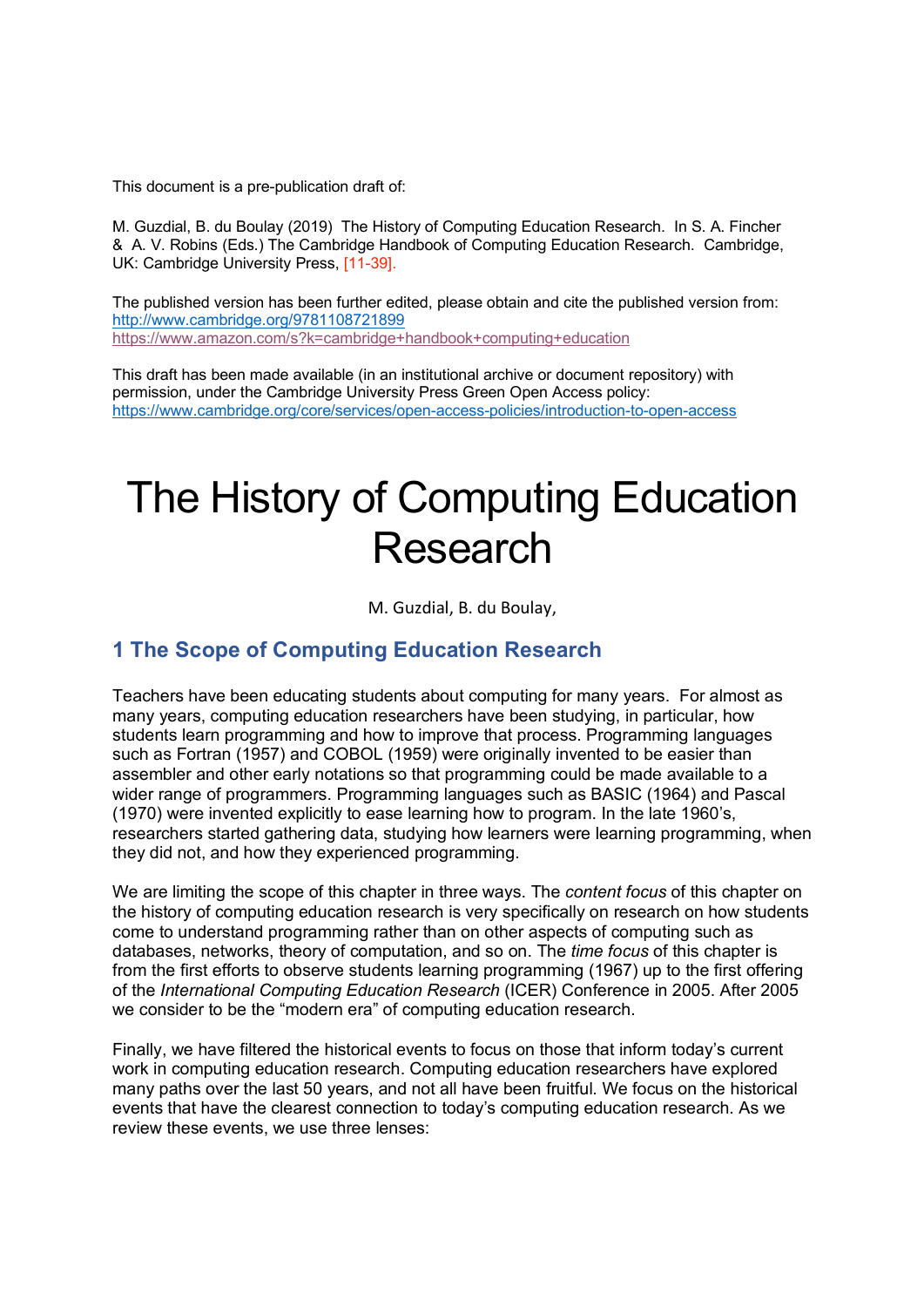- **Tools**: Educators in science, engineering, and mathematics may use computing technology, but computing education is necessarily tied to technology. Just as chemists cannot directly touch individual atoms and physicists cannot touch velocity, the bits and processes of programs cannot be directly sensed and manipulated by learners. Instead, we create tools that provide views on the program and its execution at different levels of granularity and from different viewpoints so making computing more malleable. What tools do we use, what have we used, and how do we design tools to serve our educational needs?
- **Objectives**: Why are we teaching students about computing? The answer has varied over the previous five decades, from preparing future programmers, to influencing how learners view their world, to a necessary part of general education like mathematics or history.
- **Research Methods**: How do we evaluate the effectiveness of computing education research, or answer our questions about how students learn? The earliest researchers applied the empirical methods they knew, but as our tools, objectives, and strategies have changed, we have also changed our research methods. We have even invented methods unique to computing education research.

The 1970's saw the emergence of many of the tools, objectives and research methods that underpinned work in later decades. Section 2 of this chapter looks at the computing education research conducted in the 1970s. It was an era when the programming technology available was fairly primitive, notably in terms of limited input and output devices. Section 3 explores the rapid developments in computing technology in the 1980's, particularly in interface capabilities, and how these affected computing education research.

Various claims had been made for the benefits of learning programming as a vehicle for developing various thinking skills, notably by Papert. While there had been some experimental work in the 1970's to test these claims, it was in the 1980's when educational researchers brought longitudinal research methods to bear on these issues. This was also the time when Cognitive Science research started to burgeon and this had an effect on the way that programming was conceptualised via cognitive models of the processes of programming, such as debugging. Section 4 explores the impact of these two disciplines on computing education research.

We then shift our focus in Section 5 to the organisation of computing education research activity over these decades, and in Section 6 we draw the threads together in anticipation of the next chapter in this book, looking at present and future of computing education research.

Given the given the breadth of coverage in this Handbook, there is a certain amount of overlap between this chapter and others. In addition to the next chapter on computing education today and tomorrow, we draw the reader's attention particularly to Chapter 3.4 on introductory programming and Chapter 3.6 on programming paradigms. This latter chapter extends the discussion in this chapter on notional machines, on the problems faced by novices and on programming paradigms that go beyond the procedural that is presented below. This chapter says a certain amount about teaching methods, but Chapters 2.2 and 3.2 extend the discussion much further. For a review of research on teaching methods for introductory programming, see Pears et al. (2007).

# **2 Early Studies in Computing Education Research**

The late 1960's and early 1970's was already a period of dynamic activity in computing education research. There were two partially interacting streams of activity based on different objectives. The objective of the first stream was to understand the psychology around the activity of programming. The first stream was centred on the theoretical and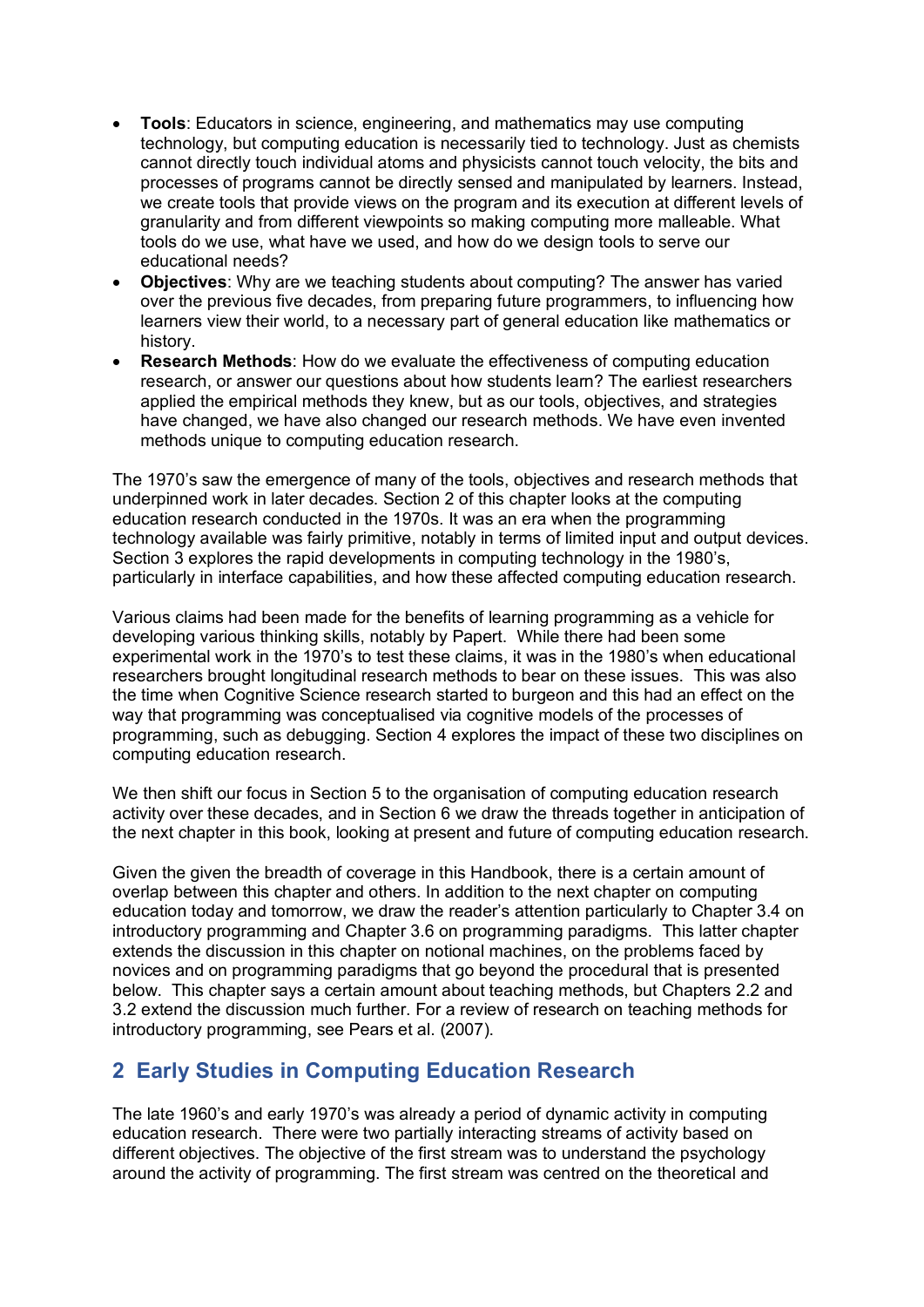empirical study of programming as a human skill, including issues of learning, as exemplified by the work of Green and his colleagues (see for example, Sime, Arblaster, & Green, 1977b, Page 52) and the publication of the first book on the psychology of computer programming (Weinberg, 1971). One driver for this stream was industry's need for programmers and their use of aptitude tests to identify them (see Chapter 3.4, Section 2.1 of this book). The second stream was centred more specifically on the learning of programming in educational settings as exemplified by the work of Papert and his colleagues (Papert, 1980a) and the publication of the first paper on the Logo programming language (Feurzeig, Papert, Bloom, Grant, & Solomon, 1969). The objective of this second stream was to understand the cognitive benefits of programming to the student programmer.

## **2.1 Learning Programming in General**

Weinberg's book on the psychology of computer programming was quite short on the empirical results of both learning of programming and exercising the skill of programming but heralded an energetic decade of such work. Many of the research methods that survive into today's research emerged then, such as comparing novices and experts across different aspects of programming skill and analysing the ease of use and ease of learning of different representations of code. A review of the early work on empirical studies of programming can be found in du Boulay and O'Shea (1981). This section of the chapter draws heavily from that review, characterising the kinds of empirical work that were undertaken at that time. Note that the research predated personal computers, mice and much of the screenbased interaction we take for granted today. We return to this issue in Section 3 and show how the changes in hardware and software changed the focus of computing education research.

Two related areas of work were of special interest in this period: novices' difficulties with programming and language design for novices. Learning to program was already known to be difficult, so attempts were made to understand the specific nature of those difficulties as well as to explore how the design of programming languages and programming environments might mitigate those difficulties.

**Novices' difficulties with programming** were reported using observational research methods and small-scale laboratory-based studies of the skills and understanding of planning, coding and debugging. Two kinds of planning difficulty emerged: one concerned with the translation of a problem expressed in everyday terms into a formulation suitable for coding. The second concerned the degree of generality with which a problem was tackled, i.e. the requirement that a program would normally have to work with a range of possible data values, rather than a specific set. For example, concerning the issue of translation, Miller (1974) studied how novices approached the problem of developing algorithms for simple sorting tasks and found that disjunctions of properties caused more problems than conjunctions. He also reported that novices found it hard to turn everyday qualification statements (such as "PUT RED THINGS IN BOX 1") into the kind of conditional format (such as "IF THING IS RED PUT IN BOX 1") required by many programming languages (Miller, 1975). Concerning generality, Hoc (1977) studied programmers developing an algorithm for a change-giving machine and found that beginners tended to deal with specific instances of the problem rather than the general case.

In terms of coding, several researchers analysed the errors in novices' programs in various languages. For example, Youngs (1974) observed both novices and experts programming in a variety of languages (ALGOL, BASIC, COBOL, FORTRAN, PL/1). He categorised their errors into "syntactic," "semantic," "logical," or "clerical" and found that, for novices, semantic errors predominated and that they found them the hardest to debug. By contrast, experts' errors were more evenly distributed across the categories. Gannon (1978) found that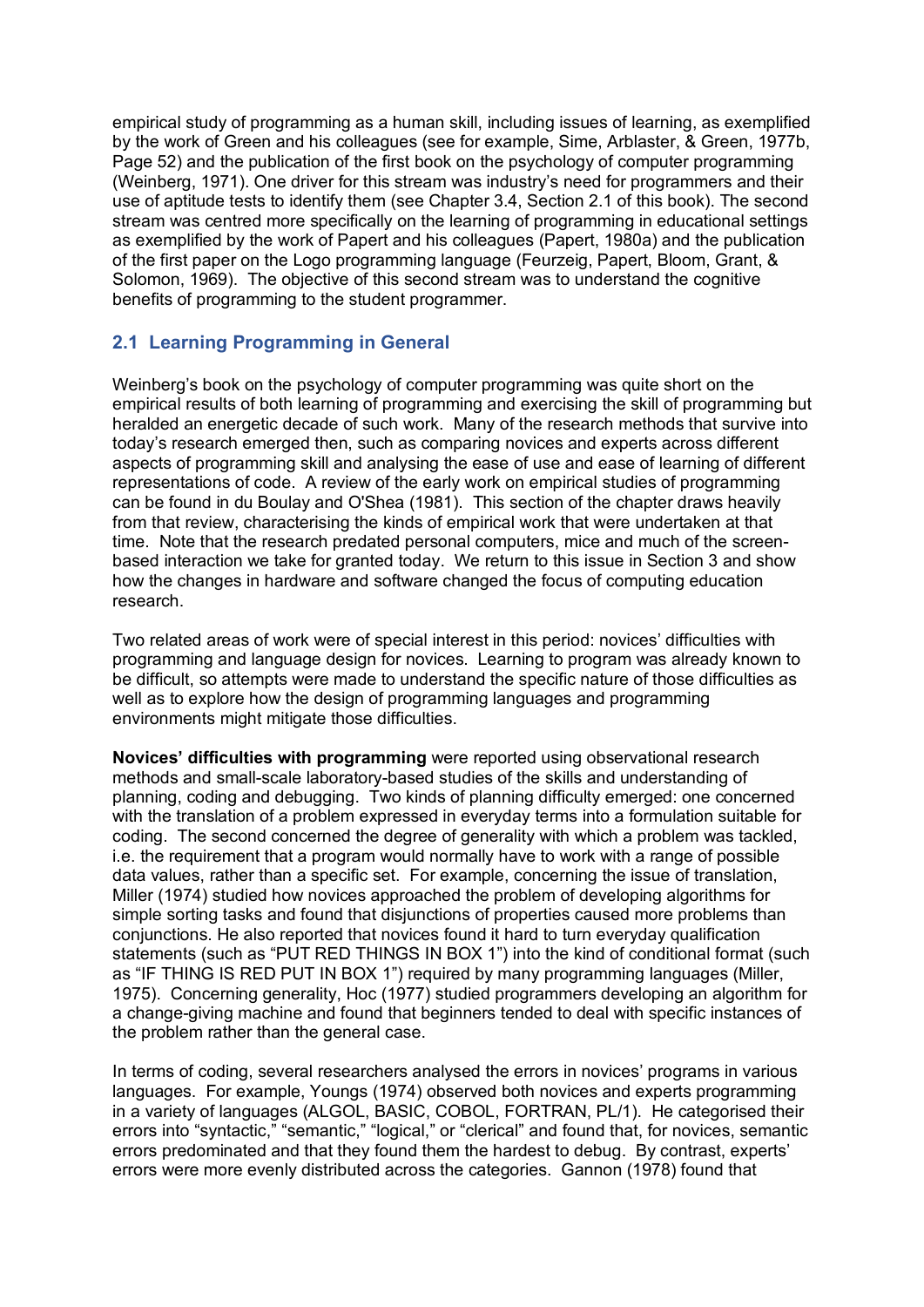novices' errors were clustered around specific language constructs. When the overall relative frequency of use of different constructs was taken into account, Youngs (1974) and Friend (1975), working on AID, a language similar to BASIC, found that conditional constructs were a common cause of errors. Friend also found that many syntax errors arose from novices overgeneralising the syntactic rules of the language.

There were several studies of debugging, mostly among experts but some among novices (Gould & Drongowski, 1974; Miller, 1974; Youngs, 1974). One conclusion that has stood the test of time is that there was great variability even amongst experts in terms of their debugging skill and speed (Gould, 1975). Eason (1976) found that novices' attitude to learning programming affected the degree to which they were willing to engage in the hard graft of learning debugging as well as the mastery of the tools needed (e.g. an interactive development environment) and their command languages.

The work cited above mostly used observational methods to characterise different aspects of novice and expert programming behaviour. A newer research methodology also started to emerge in terms of building models of programmer cognition. For example, Brooks (1977) developed a model of the cognitive processes in computer programming based on the (Newell & Simon, 1972) theory of problem-solving and the role of short-term memory. Brooks used think aloud methods and protocol analysis to uncover some of the implicit planning rules that programmers used to develop code. These issues are explored later in this chapter in Sections 4 and 6.

**Language Design for Novices**. In terms of high-level language design considerations, Weinberg (1971) argued for uniformity, compactness, and locality, while Barron (1977) for economy of concepts, uniformity, and orthogonality – each of them anticipating later work on Cognitive Dimensions (Green & Petre, 1996). One important line of experimental work concentrated on comparing, in laboratory settings, different ways of representing the code for flow of control and specifically conditionals. For example, Sime, Green and others conducted several studies on both the coding and comprehensibility of different ways of specifying conditional flow of control in tiny programs consisting only of conditionals (Sime, Arblaster, & Green, 1977a; Sime, Arblaster, et al., 1977b; Sime, Green, & Guest, 1977). They introduced the important distinction between "sequence information", which describes what a program will do under a given set of conditions, and "taxon information", which describes what set of conditions would cause a program to reach a given point. The experiments showed that a certain amount of redundancy in the notation reduced novices' errors and improved debugging success. In one notable study, the introduction of an **else** clause led to an enormous decrease in novice ability to solve taxon information problems.

Again using laboratory-based research methodologies, both Love (1977) and Shneiderman (1977) conducted experiments on the ability of novices and experts to memorise short programs, either in different forms (Love), or scrambled (not working) vs working (Shneiderman). Both sets of experiments showed that novices attended to the surface form of the code whereas more expert programmers paid attention to its deeper level structure, just as cognitive scientists had noted among novices and experts solving physics problems (Larkin et al., 1980).

## **2.2 Learning Programming in Educational Settings**

One of the issues emerging in the 1970s centred on the design of the tools to be used by novices. A central issue was the choice of the novice's programming language and the programming environment in terms of their capability to make the workings of the underlying *notional machine* (the user-understandable semantics of the language) implied by the language both more explicit and more visible (du Boulay, O'Shea, & Monk, 1981). For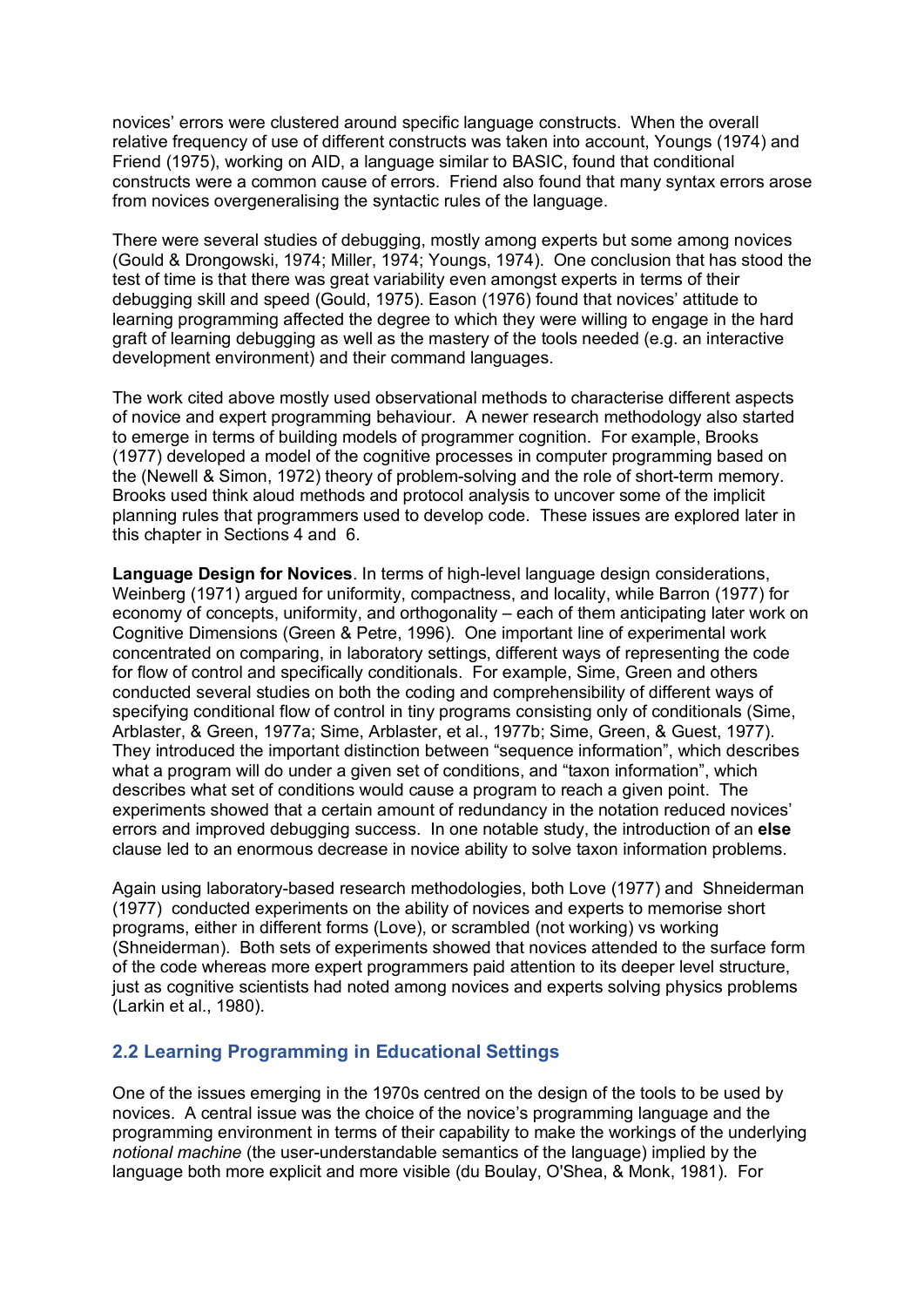example, Logo and its use of a Turtle to trace out a drawing were a good way of reifying the flow of control as a program executed and of relating procedures to sub-procedures. Similar notions were also applied in BASIC where, for pedagogical purposes, Mayer (1979) characterised the behaviour of a BASIC program in terms of a sequence of "transactions", and Barr, Beard, and Atkinson (1976) built the BIP system for teaching BASIC that highlighted each BASIC statement on the display as it was executed. Similar execution tracing systems were built for other languages such as Pascal (Nievergelt et al., 1978) and FORTRAN (Shapiro & Witmer, 1974). Note the further discussion of notional machines in Chapter 3.6 on programming paradigms.

The next two subsections explore work undertaken in two areas. The first is on learning topics through learning programming, such as thinking skills and cognitive science. The second concentrates on learning programming for its own sake.

**Learning through Programming**. Logo (Feurzeig et al., 1969) was a language derived from LISP (1958) and championed by Papert with the objective to teach mathematics and problem-solving through programming rather than to teach programming per se. (Papert, 1972, 1980a). On the back of attempts to see whether Papert's goals could be achieved (see Section 4 of this chapter) there were several detailed investigations of novices (both children and adults) learning Logo. For example, Cannara (1976) documented the difficulties that children had in learning Logo. These difficulties turned out to be both in terms of the language itself, such as the recursion/iteration distinction and the binding of argument values, but also in terms of more general aspects of programming such as the need for complete precision in coding (rather than assuming that the computer would figure out what they had meant to say) and the ability to break down complex problems into simpler parts. Similar difficulties were observed by Statz (1973) in her work with children, by Austin (1976) in work teaching student teachers, and by du Boulay (1978) also working with student teachers. So irrespective of the bigger issue of teaching mathematics through Logo programming, Logo as a first programming language produced its own share of difficulties for the learner. These arose for three reasons. First, the focus was much more on what programs could do rather than on the form of the programming language itself. Second, the language was developed by experts without input from learners. Third, the language was designed at the end of the 1960s when the psychology of programming was in its infancy.

Towards the end of the decade, Eisenstadt (1979) developed the declarative language Solo at the Open University (UK), designed with the objective to teach topics in cognitive science. This language was semantically similar to Prolog but was designed to have an easier syntax and a specialised editor which helped reduce syntax errors by including a predictive text facility. For example, if the user typed the "if" part of a conditional the "then" and "else" branches were automatically provided to be filled in. This kind of facility was crucial as students at the Open University often worked remotely without the benefit of a tutor nearby to help sort out programming difficulties. Students learning Solo were studied by Kahney (1982) who explored their different, and often incorrect, understandings of the notion of recursion, and by Hasemer (1983) who looked at their debugging behaviour and built a tool to support debugging based on those observations.

**Learning programming in its own right**. While the developers of Logo and Solo had objectives beyond simply teaching programming, other languages were studied whose aims were more to teach computing. We have already referred to the work of Friend (1975) on AID (similar to BASIC). Like Youngs (1974), she catalogued the errors that students made and also found that the required number of conditions, loops and subroutines was a good measure of how difficult beginners would find a problem.

Pascal (1970) was designed for novices and widely used in computer science departments as a vehicle for undergraduates to learn programming. Pascal was the language of the first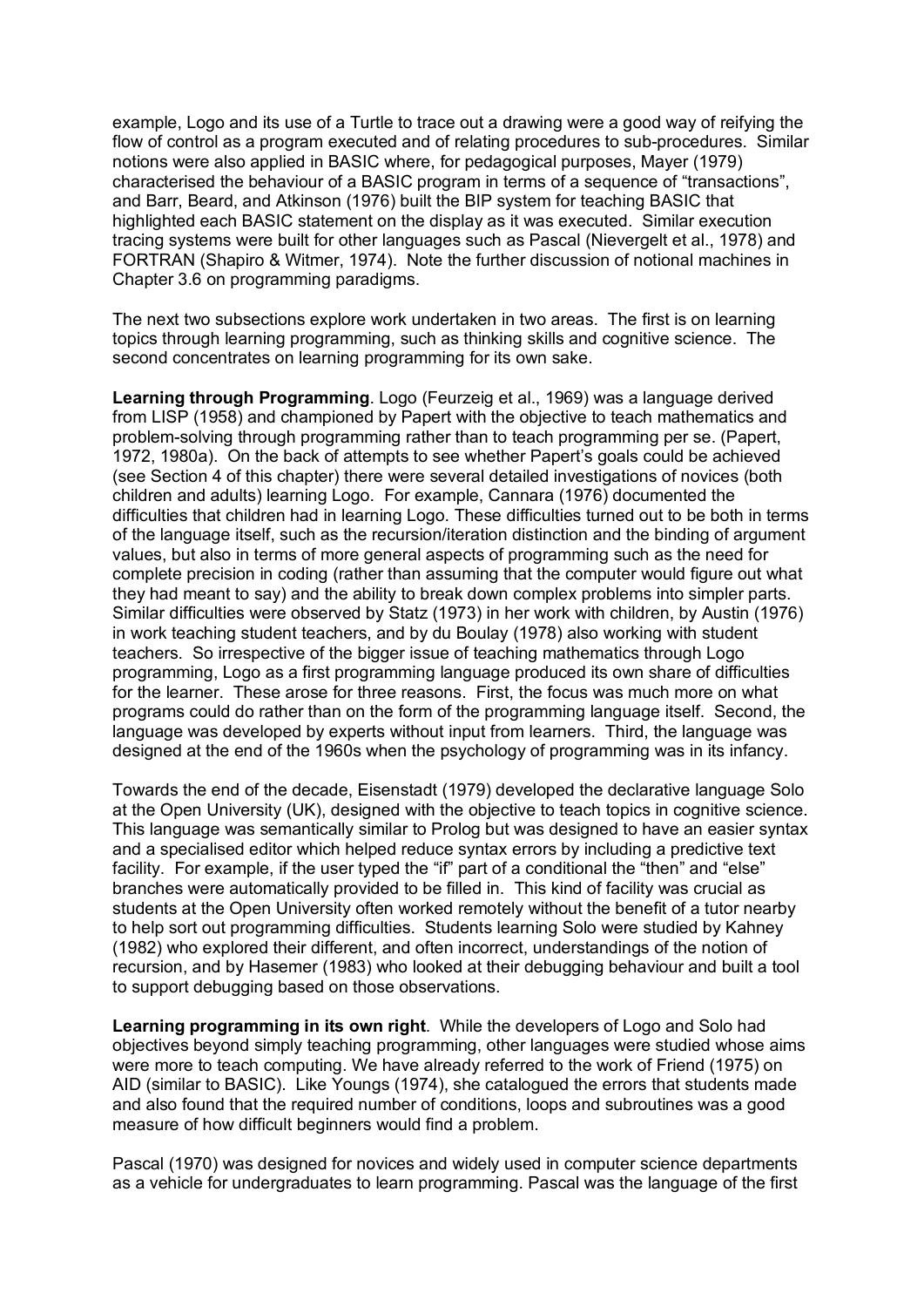Advanced Placement CS exam in 1984. There were various critiques of its problems, which had little impact on its popularity (Habermann, 1973; Lecarme & Desjardins, 1975; Welsh, Sneeringer, & Hoare, 1977). Ripley and Druseikis (1978) studied computer science students' errors and found that about 60% of the errors concerned punctuation, mostly the use of the semi-colon, and that variable declarations were also another problematic area. A similar study by Pugh and Simpson (1979) came to similar conclusions about the use of the semi-colon. We see similar results today in analyses of Java error messages, and with the worldwide scale of current data collection efforts (Altadmri & Brown, 2015), we know that these problems are common and not just local to a particular study.

A pervading problem for learners of Pascal as well as other languages was misunderstanding the capability of the computer. A study by Sleeman, Putnam, Baxter, and Kuspa (1986) of Pascal learners noted that students attributed "to the computer the reasoning power of an average person," which Pea named the "superbug" problem (Pea, 1986). This was an issue already identified by Cannara (1976) in relation to Logo.

#### **2.3 Research on teaching methods**

Chapters 2.2 and 3.2 in this Handbook focus on pedagogic methods in the broad. Here we concentrate on issues specifically associated with early computing education research. One of the questions emerging in this period was "what is the best programming language for novices" (Tagg, 1974), though we might now disagree that such a question is useful in its most general form. An interesting variation on this question was whether one should start with a low-level language (e.g. assembler) or a high-level language (e.g. BASIC). Weyer and Cannara (1975) compared teaching Logo and then SIMPER (a low-level language), SIMPER and then Logo, with teaching Logo and SIMPER at the same time. They found that the joint approach worked best in that the differences and similarities between the languages helped understanding despite some novices exhibiting a certain amount of muddling up of commands between the languages.

Various experiments were conducted on characterising the notional machine, as we have indicated above. For example, Mayer (1975, 1976) showed that providing a simplified model of the FORTRAN notional machine was helpful in both coding and comprehension, and this was most pronounced where the programming problems were more difficult. Mayer (1975) found only a limited positive effect in learning FORTRAN. Shneiderman, Mayer, McKay, and Heller (1977) found no effect in learning FORTRAN. Researchers also examined the utility of using flowcharts as a learning aid. Brooks (1978) found that a variable dictionary (an annotated listing of variables in a program) provided more effective assistance than a flowchart for students were working in FORTRAN.

The issue of learning in pairs or groups was also explored. Lemos (1978, 1979) found that students who debugged COBOL programs in small groups were more favourably disposed towards programming and came to understand the language better. Likewise Cheney (1977) found that students who worked on their programming assignments in pairs learned more effectively – an interesting foretaste of much later research on pair-programming (Bryant, Romero, & du Boulay, 2008). Bork (1971) explored the best order for introducing programming concepts, contrasting top-down ("whole program") with bottom-up ("grammatical"). Lemos (1975) found no difference between the two approaches for FORTRAN but Shneiderman (1977) argued for a "spiral approach" that amalgamated both methods.

The main outcomes arising from the work in the 1970's was greater clarity about the difficulties that novices faced in learning to program. These difficulties included (i) learners understanding what programming was for, (ii) how they should reconceptualise a problem in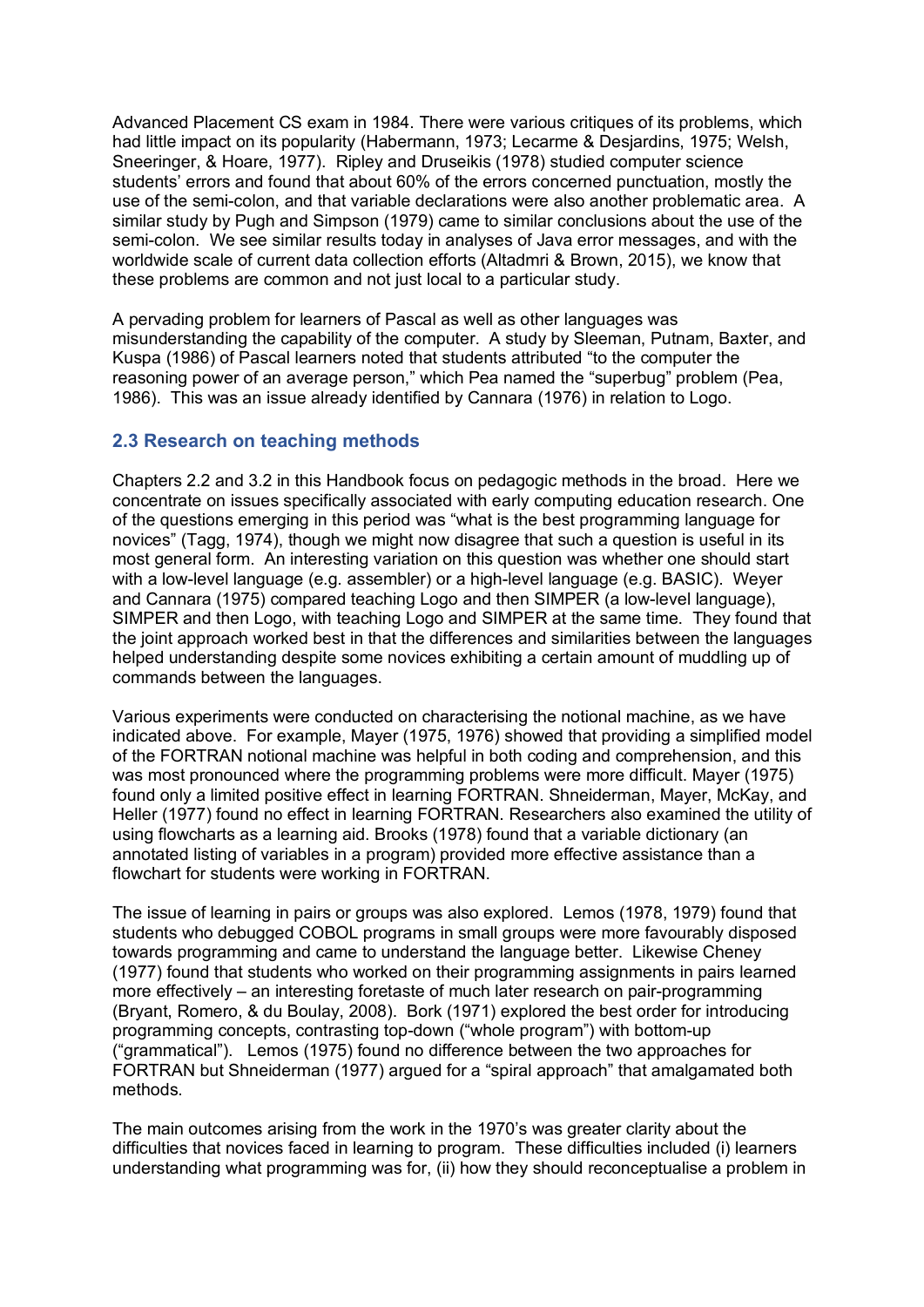terms of the kinds of structures and mechanisms available in the programming language being used, and (iii) how those structures and mechanisms functioned when a program was executed. There were also advances in the tools, notably in language design and in programming environment design that helped to mitigate these issues.

# **3 Re-designing the Learner's Interface for Computing Education**

As mentioned earlier, the nature of computing education research was strongly influenced by the hardware and systems software available at the time. Papert's Logo and the rest of the programming languages discussed above from the 1960's and 1970's were designed to be a predominantly text-based experience. Logo was originally programmed using a teletype. The first uses of Logo by children were to manipulate text language, like a program to make poems or play games (Papert, 1971; Papert & Solomon, 1971). The turtle came shortly thereafter, but was still controlled from a text-based interface. Starting in the 1970's, researchers explored how the interface might be changed so that the tool might better fit the objectives.

## **3.1 Smalltalk**

Alan Kay visited Seymour Papert during the early Logo experiments and saw the potential learning benefits of computers (Kay, 1972). He reconceived the challenge of building a programming language for students as the challenge of building computational media for students, where programming was part of an authorial or creative process. Where Papert had an objective of providing the computer as an object to think with (Papert, 1980b), Kay saw the computer as a tool for expression and communication, as well as reflection and problem-solving (Kay, 1993).

Kay designed Smalltalk, the first language explicitly called "object-oriented." The earliest version of Smalltalk, Smalltalk-72, had a syntax similar to Logo (Goldberg & Kay, 1976). The later versions of Smalltalk (through the middle of the 1970's) were often used by children (Kay & Goldberg, 1977), but the focus of Smalltalk development shifted to support professional developers. By the time Smalltalk was released in 1981, it had evolved into a tool that was much more challenging for children to use (Goldberg & Robson, 1983).

When Kay and his group were designing Smalltalk, they wanted learners to be able to use the environment as a creative medium. They wanted students to be able to draw and use their drawings as part of animations that were programmed by computer. They wanted students to be able to play music and write programs that would make music. They developed the desktop user interface, with overlapping windows containing multiple fonts and styles, pop-up menus, icons, and a mouse pointer (Kay & Goldberg, 1977). Computer icons were first invented in Smalltalk-72 (Smith, 1975). The user interface that we use daily today was designed in order to achieve Kay's vision of the computer as a creative medium, where programming was one of the ways in which learners would express and communicate in this medium.

The research that Kay and his group did with Smalltalk was observation-based. Students would visit their lab at the Xerox PARC to test the feasibility of students working with the medium they were inventing. Smalltalk was used in a Palo Alto school for a while as a classroom-based experiment (Kay, 1993). In those studies, the team documented some of the challenges that students had with object-oriented programming, such as class-instance differences and finding functionality in a large class hierarchy.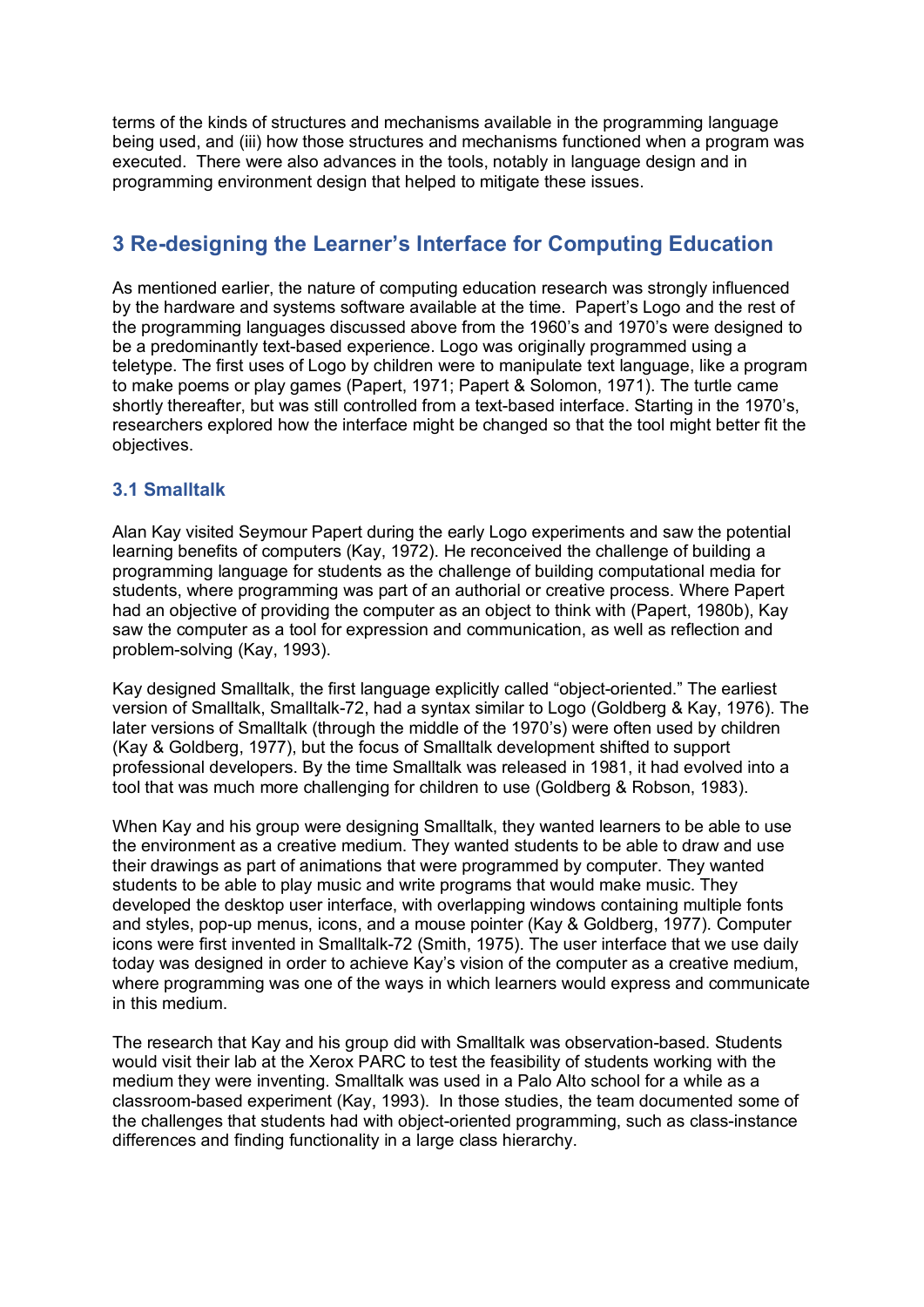## **3.2 Boxer and Programmable Toys**

Of those first programming languages designed for learners (e.g., Logo, SOLO, Pascal), Smalltalk has arguably had the largest impact on computing today, because of the user interface inventions it advanced. Other early computer education research groups recognized the importance of using the advancing user interface technologies in order to go beyond simple text to provide a rich computational environment for learning. There are two threads of this work that has had impact on today's work. One is Boxer, which has given us theory for how students come to understand computing. The second are the interactions between toys and programming that have had an influence on today's blocks-based programming languages.

diSessa and Abelson developed Boxer as a successor to Logo (diSessa 1985; diSessa & Abelson, 1986). Like Kay, their goal was to use more advanced user interface techniques to improve the learning experience. Unlike any previous effort, Boxer gave semantic meaning to these user interface elements. Everything in Boxer was in a graphical box on the screen, both data and procedures. References to variables and binding to arguments (mentioned earlier as a challenge in Logo) become references to concrete named boxes with visible values on the screen. Boxer was developed with a similar objective to Smalltalk, which was to serve as a medium for computational literacy (diSessa, 2001). The idea of using graphical elements as semantically meaningful parts of a beginner's programming language started in Boxer and has led us to the blocks-based languages that are developed and studied today.

The earliest Logo turtle was a physical robotic device, which made the user's experience of programming as more than just text from the beginning. In the 1970's, physical programming of the turtle was made possible through Radia Perlman's buttons and slots, which moved away from text or graphics for the learner's programming interface (McNerney, 2004). In McNerney's (2004) review of physical programming environments, he draws a direct line from Perlman's buttons and slots, to the development of a variety of connections between Logo and Lego building sets (Resnick, Martin, Sargent, & Silverman, 1996), including MultiLogo (Resnick, 1990). Allison Druin built physical programming environments where students built physical, interactive spaces for story-telling, a different objective than previous programming activities (Druin et al., 2011; Sherman et al., 2001). Resnick's work on developing programming languages that were more accessible for children programming intelligent Lego bricks led some of the early blocks-based languages, including Scratch, the most well-known blocks-based programming language today (Maloney et al., 2004; Maloney, Peppler, Kafai, Resnick, & Rusk, 2008).

The main outcome of the work described in this section was the emergence of the components of computer interfaces that we now take for granted including windows, icons, pointers and mice. This outcome has certainly influenced the design of development environments. Specifically for computing education research, a second but important theme is consideration of non-textual elements (including physical devices) in supporting student learning and programming.

# **4 Enter the Education Researchers**

Two related disciplines started to impact on computing education research. One was Education research, bringing with it an emphasis on research using large cohorts over extended periods of time. The other was cognitive science which emerged in the 1970/1980s and its research methodology based on modelling human cognition. The involvement of these researchers broadened computer education research. Cognitive researchers modelled the user, not just the language or the interface. Both in general and in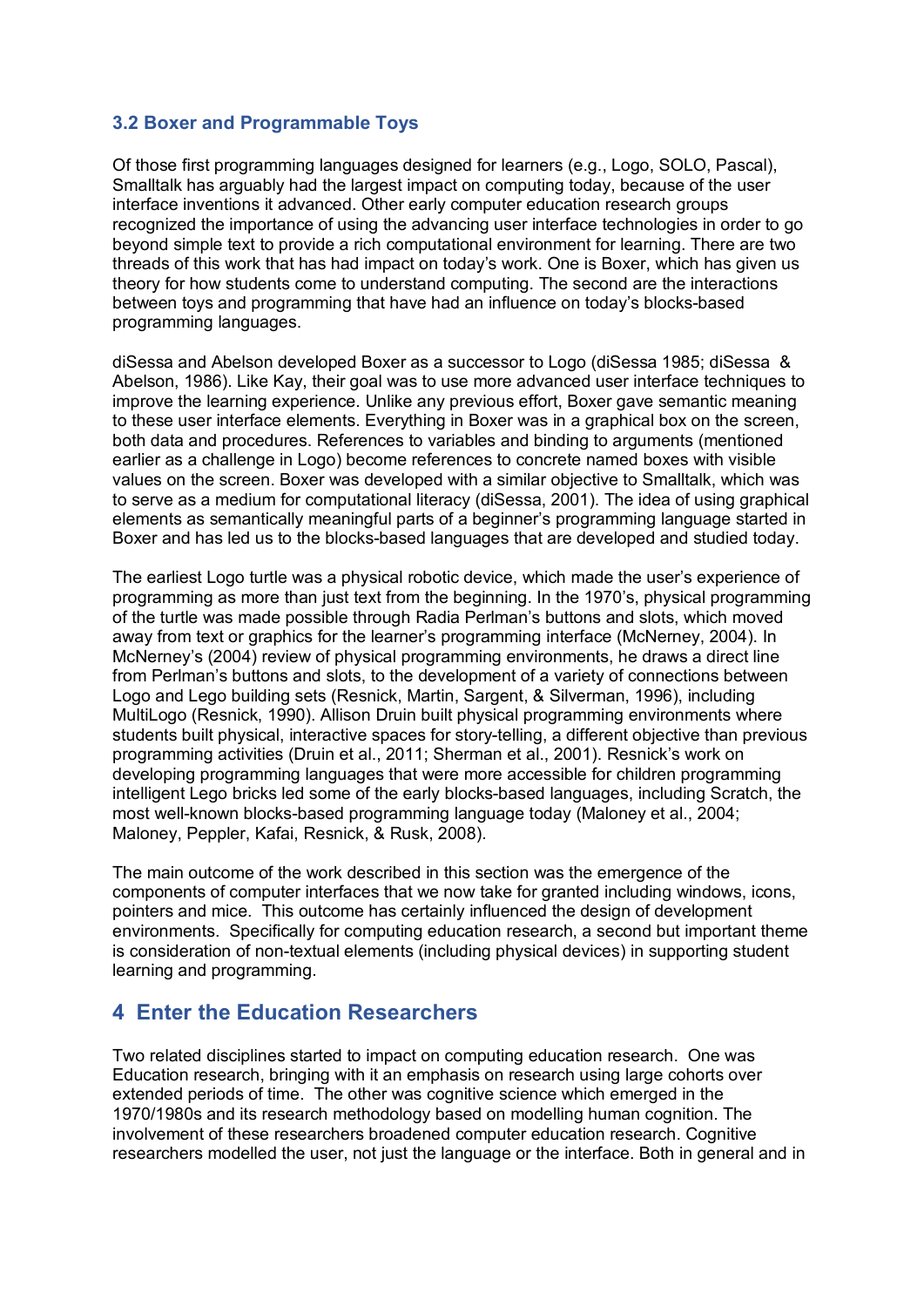educational settings, the cognitively-informed researchers who then started exploring computing considered cognitive outcomes and transfer as well as the learning process.

#### **4.1 The Impact of Education Researchers**

Earlier work had already shown that Logo as a programming language had its own share of difficulties for novices (see for example, Cannara, 1976). It was a series of studies by Pea, Kurland and their colleagues that now examined whether learning Logo had the benefits claimed for it in terms of increased problem-solving ability and other thinking skills (Papert, 1980a). Taking a developmental and cognitive perspective, Pea and Kurland (1984) undertook a theoretical analysis and review of how learning to program might, in principle, impact on children's ability "to plan effectively, to think procedurally, or to view their flawed problem solutions as 'fixable' rather than 'wrong'". Now the research methodology shifted away from small-scale laboratory-based methods to longer-term evaluative studies in authentic educational settings. In an empirical study of 8-10 year old children learning Logo over a year, Pea, Kurland and their colleagues found that these children were no better at a planning task at the end of the year than children who had not learned Logo (Pea, Kurland, & Hawkins, 1985). In a much larger study involving 15-17 year old students learning a range of languages over a year, including Logo over 9 weeks within that year, they found similar results as well as misunderstandings of the Logo language and how it worked (Kurland, Pea, Clement, & Mawby, 1986). Likewise, Kurland and Pea (1985) found in a small study with children that they developed various incorrect mental models of how recursion worked, similar to those reported in other studies of the understanding of recursion.

Papert and Pea famously debated these studies in 1987. Papert argued that Pea was exhibiting "technocentric thinking," by studying the technology as opposed to studying the educational culture that could be created with tools like Logo (Papert, 1987). Papert argued that we were too early in the development of new kinds of educational culture that computers might facilitate to evaluate it in a treatment model. Pea argued in response that we must study what we build, and that we can too easily fool ourselves into believing that our interventions work without careful studies (Pea, 1987). The Pea and Papert position papers highlight the sharp contrast between computing and educational research in terms of both their objectives and their research methods. Is the goal of teaching programming to improve the classroom or re-make it into something new which cannot be studied in the same way? Do we use the traditional methods of educational research, or do we need new methods?

These rather negative findings for Logo's influence on the development of thinking skills was underlined in a wide-ranging review of the literature covering Logo, BASIC and Pascal (Palumbo, 1990). However, Palumbo criticised much of the research he reviewed for not paying proper attention to "five critical issues concerning this area of research: (a) sufficient attention to problem solving theory, (b) issues related to the programming treatment, (c) the programming language selected and the method of instruction, (d) system-related issues, and (e) the selection of an appropriate sample."

Following this, Palumbo and Reed (1991) attempted to deal with these critical issues and compared a group of students learning BASIC with a group learning computer literacy, which focused on basic skills involved in computer operations, and did find evidence of improved problem-solving in the group who had learned BASIC. In a similar fashion, Carver found that the skill of debugging could be learned by the 8-11 year olds through experience with Logo programming (Carver, 1986). Carver's critical insight was that transfer occurred only when that transferable skill was made an explicit part of the Logo curriculum, rather than hoping it might be learned simply in passing (Carver, 1986).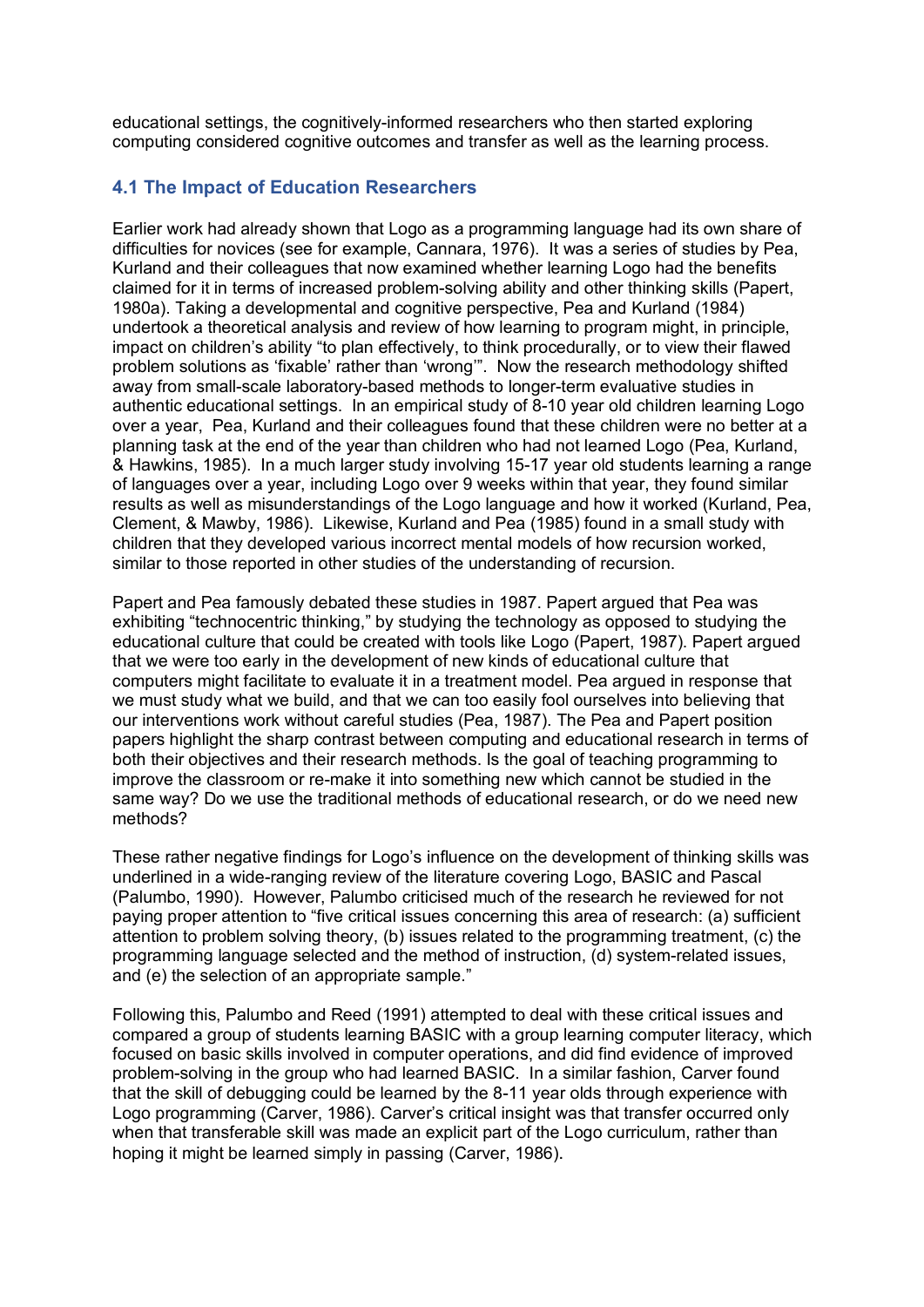## **4.2 The Impact of Cognitive Science**

Brooks' work, mentioned earlier, continued into the 1980's with a theory of the comprehension of programs that tried to explain the great variability in skill amongst both experts and novices (Brooks, 1983). In a parallel vein, Soloway and Ehrlich (1984) empirically explored questions around programmers' knowledge of "programming plans – stereotypic action sequences", and of the "rules of programming discourse . . . which govern the composition of plans into programs." They used both fill-in-the-blank methods and recall methods to demonstrate the effects of these two kinds of programming knowledge. Likewise Wiedenbeck (1986) introduced the notion of beacons, "lines of code which serve as typical indicators of a particular structure or operation", that assisted experts better than novices to recall programs that they had studied. This work on plans and beacons reflected the interest in mental models and schemata in the cognitive science of the time (see for example, Johnson-Laird, 1983).

With the emphasis on problem-solving emerging from cognitive science, it was not surprising that work on understanding the nature of debugging was undertaken. Lukey (1980) built a system, PUDSY, to embody and model his theory of how programmers debug (Pascal) programs. His system made use of rules to segment programs, a description of the flow of control, the recognition of debugging clues and simple data flow analysis, but as far as we know there was no empirical work based on the system. In a series of empirical studies, Katz and Anderson (1987) observed and analysed students' debugging strategies in detail as applied to LISP programs. Among other results they identified a range of students' bugs in LISP programs, in a similar fashion to Soloway and his colleagues' analysis of bugs in student Pascal programs (Johnson, Soloway, Cutler, & Draper, 1983; Spohrer et al., 1985). These kinds of analysis provided evidence about which aspects of these languages required extra tutorial support as well as providing the basis for progress on automated tutors and debugging systems.

There was also interest in novices learning Prolog (Taylor & du Boulay, 1987). This is a declarative language with a complex internal reasoning mechanism that novices find difficult to comprehend, even when (and sometimes especially when) the "trace mechanism" is switched on showing the internal reasoning steps. In effect, the work on trace mechanisms was an attempt to provide the programmer with a Prolog notional machine (Eisenstadt & Brayshaw, 1990), very different of course from the Logo notional machine mentioned earlier. The work on programming plans and beacons applicable to procedural languages morphed into understanding Prolog programmers' knowledge in terms of Prolog schemata. These were stereotypical, slightly abstracted chunks of Prolog code (Gegg-Harrison, 1991). A useful guide to this work on Prolog can be found in Brna, du Boulay, and Pain (1999).

New kinds of tool for novices were also emerging in the form of tutors, error diagnosis systems and support environments for learning programming, including tutors for learning Prolog (see du Boulay & Sothcott, 1987, for a review). A notable example emerged from cognitive science: Anderson and Reiser (1985) developed a tutor for LISP, arising both out Anderson's cognitive science learning theory "Adaptive Character of Thought" (ACT) and his analysis of students learning to program, mentioned above. The strategy in this work was to exploit a cognitive science view of how a tutor might support a student's declarative understanding of programming ("what it is") as it developed into procedural skill ("how to do it"). This tutor was the forerunner a large family of tutors that modelled the skills of a domain, in this case programming in LISP, based on a production-rule representation and were able to guide students step by step through problem-solving (Anderson, Corbett, Koedinger, & Pelletier, 1995). Empirical evaluations of the tutor largely showed that it helped learners to master simple programming more quickly than other methods (e.g. lectures and text book) but that it did not necessarily provide deeper understanding than the other methods. This was not the only tool developed at that time to assist computer science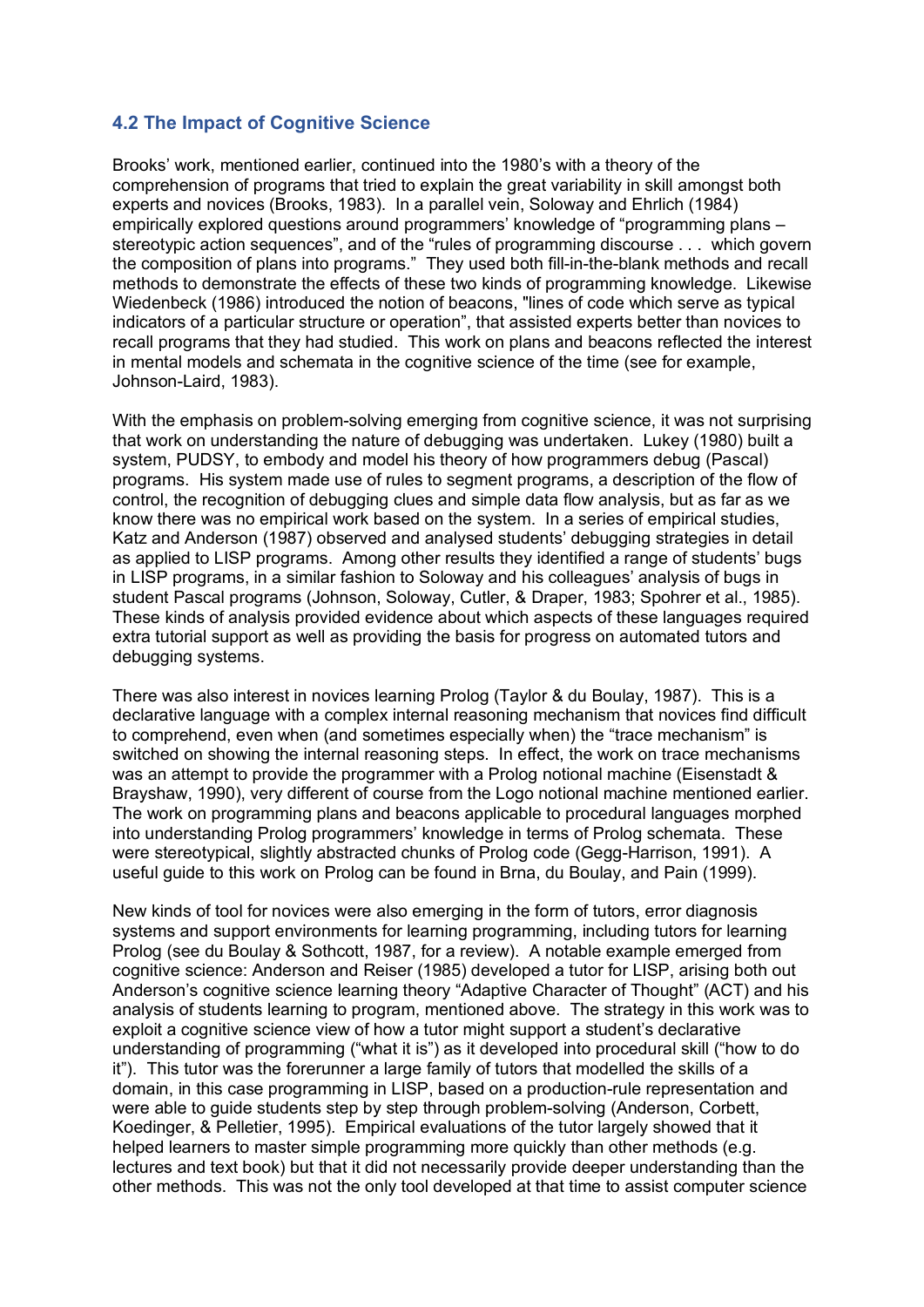students that took a cognitive science stance towards learning programming. We have already referred to Soloway and his colleagues' analysis of programming knowledge in terms of "plans" (Soloway & Ehrlich, 1984). In addition, Johnson and Soloway (1987) developed an error diagnosis system for student Pascal programs, PROUST, based on these ideas.

#### **4.3 Phenomenographic research**

Cognitive science and its notion of mental models were not the only perspective on computing education research. By contrast, the phenomenographic perspective studied students in authentic settings to capture a sense of their personal experience of learning computer science. Phenomenography entered computing education research through educational psychologist Ference Marton and his student, Shirley Booth. For a brief guide to several approaches for research in computer science education including cognitive science and phenomenography, see Ben-Ari, Berglund, Booth, and Holmboe (2004).

Phenomenography emphasised the individual quality of the learning experience of each student in relation to the context in which it was learned.

"Fundamental to an understanding of the phenomenographic approach is to realise that its epistemological stance is *not* "psychological", treating man and his behaviour as separable from the world in which he moves and lives. *Nor* is it "mentalist", treating cognition and cognitive acts as isolated to the mind and separable from the one who lives through them. The phenomenographic epistemological stance is that man is in relation to his world, and that cognition is such a relation . . ." (Booth, 1992, Page 52)

An interesting example of the approach was the thesis work of Booth on undergraduates learning computer science. In addition to teasing out the learner's ways of understanding concepts such as recursion, she used an interview technique asking oblique questions to gain a sense of what they thought it meant and what they believed it took to learn to program (Booth, 1993). The phenomenographic approach was later linked with Activity Theory to study how the learning situation for students doing a distributed course in computer systems influenced their learning (Berglund, 2002). The phenomenographic approach was also used to explore the learning of advanced network concepts in a distributed course (Berglund & Pears, 2003).

There were three main outcomes of the work described in this section. First was the use of large cohorts and longitudinal studies to study learning programming in classrooms rather than in laboratories. The second was the emergence of cognitive science to enable more detailed understanding of novice and expert programming skills, runnable models of human programming activity, and tools to support that activity, to be built. The third were the use of phenomenographic methods to capture the individuality of the experience of students learning programming and other computing concepts.

# **5 Computing Education Emerges as a Research Discipline**

This section looks at the emergence of organizations for computing education research rather than at the content of the research itself as we have done in the previous sections.

Two international groups were formed in the 1980's to promote and support computer education research. One was the Psychology of Programming Interest Group (PPIG), formed in the UK in the 1987 and holding its first workshop in 1989. The other was the Empirical Studies of Programmers (ESP) formed in the USA and held its first workshop in in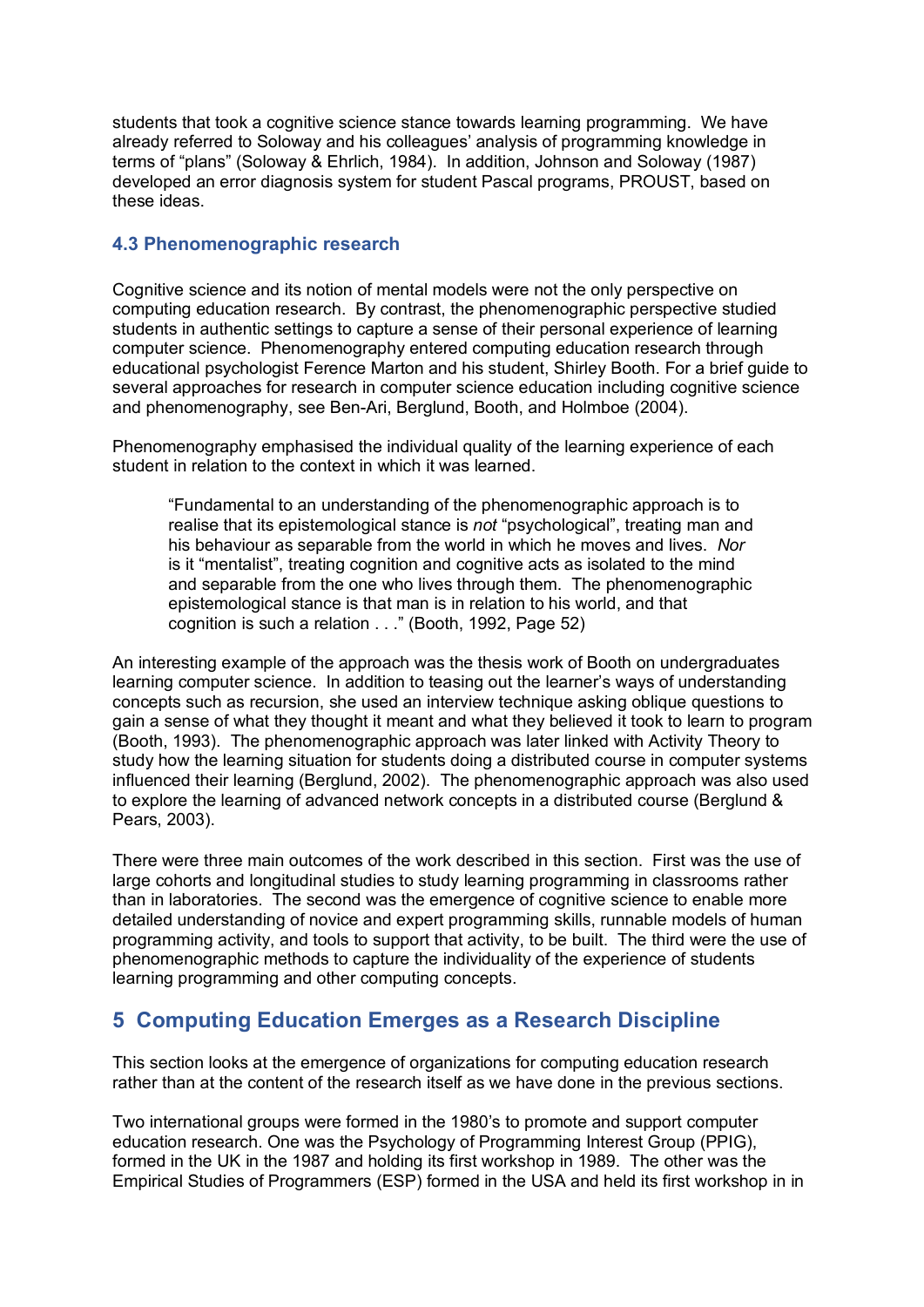1986 (Soloway & Iyengar, 1986). Both groups ran a series of workshops and conferences: ESP until 1997 but with PPIG still doing so to the present day. A brief history of ESP can be found on the PPIG website as follows:

"The ESP series was managed by the USA-based Empirical Studies of Programmers Foundation. The last published list of the Board of Directors of that Foundation (in 1997) was Deborah Boehm-Davis, Wayne Gray, Thomas Moher, Jean Scholtz and James Spohrer.

There were seven ESP conferences, all held in the USA. The research coverage of the series was very similar to the European (UK-based) PPIG series, which is the host organisation for this newsletter. Many people considered ESP and PPIG to be sister organisations. All ESP conferences except ESP 3 published formal proceedings volumes. Until ESP 6, the publisher of those proceedings was Ablex. The proceedings of ESP 7 in 1997 was published by the ACM Press. An attempt was made to convene an ESP 8 meeting that would have been held in 1999, although insufficient submissions were received for the meeting to be viable. The papers received were instead published as a special issue of the International Journal of Human-Computer Studies (Volume 54, Number 2, published February 2001)." (Alan Blackwell, PPIG Website, http://www.ppig.org/news/2006-06- 01/whatever-happened-empirical-studies-programmers)

Over the years both groups were concerned with general issues in computer education research as well as studies of expert programmers. To give an idea of the flavour of ESP work, their first workshop included papers on novice/expert differences in debugging and in specifying procedures, cognitive processes in program comprehension, novice debugging in LISP, bugs in novice programs in Pascal, novice problems in coding BASIC and a plea that expert professional programmers should also be studied. This range of papers suggest differences in objective among these researchers. For the early Logo researchers, the goal of teaching programming was to change thinking. For some of the first ESP researchers, the goal of teaching programming was to get students to exhibit expert behaviour, so it was important to study expert professional programmers and to contrast novice/expert differences. A useful account of what was known about the psychology of programming at this time can be found in (Hoc, Green, Samurcay, & Gilmore, 1990).

The ACM Special Interest Group in Computer Science Education was one of the first organizations focused on Computer Science Education. Their annual symposium was started in 1970 and continues to attract over 1000 attendees annually. The SIGCSE Symposium was initially focused on providing a forum for teachers of computing education to share their best practices, but research results were often presented at the symposia. ACM SIGCSE's non-US conference, Innovation and Technology in Computer Science Education (ITiCSE), started in 1996. ITiCSE has been particularly important for its "working groups" that served as fertile ground for developing computing education research. Other conferences, such as IEEE Symposium on Visual Languages and Human-Centric Computing (started in 1984) also often included computing education research results.

In 2001, the McCracken Working Group invented a research method for computing education research, the Multi-Institutional Multi-National (MIMN) study (McCracken et al., 2001). McCracken and his colleagues recognized that the validity of any study at one institution was subject to critique because of experimental variables that might be unique to that institution or in common with only a subset of institutions. These threats to validity made it difficult to make progress in computing education research. The McCracken Working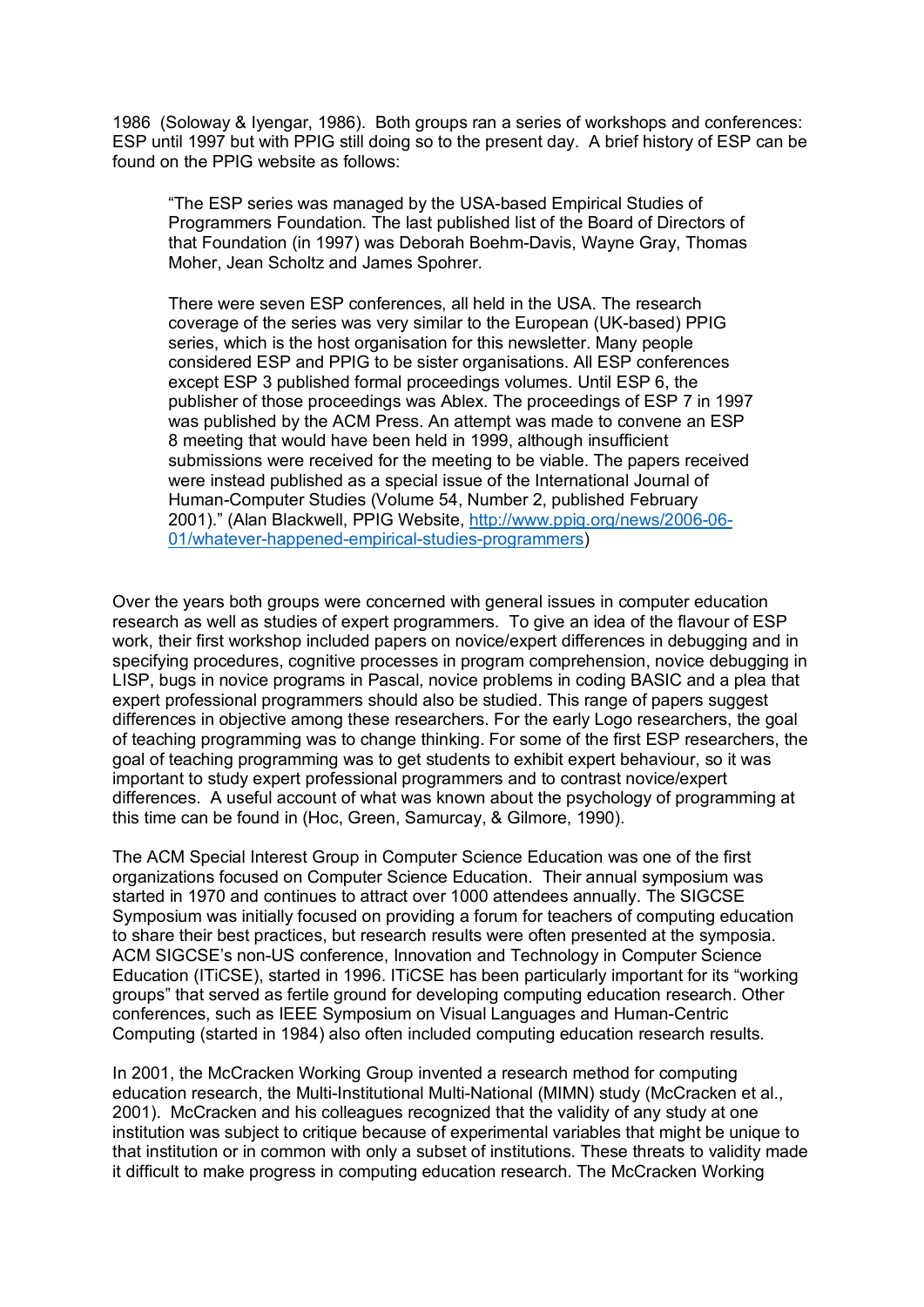Group used a common task across five different institutions in four different countries, in order to avoid the limitations of single institution studies. The results were convincing to the computing education research community, and the surprisingly poor performance was a clarion call to make change in how we teach (Lister, 2011). Soon, other MIMN studies were conducted (e.g., Lister, Box, Morrison, Tenenberg, & Westbrook, 2004), and MIMN studies were generalized and defined as a research method (Fincher et al., 2005).

Some years later, the McCracken Working Group study was replicated. The results were not better, but were no longer surprising (Utting et al., 2013). It is a measure of progress in computing education research that we now better understand computing education and the challenges in that field.

In the United States, there was growing recognition that more computing education research was needed. Tenenberg, Fincher, and Petre began the Bootstrapping project which helped develop computer science educators who wanted to become researchers. The success of Bootstrapping led to another project in the United States (Scaffolding), and more capacitybuilding projects around the world (Fincher & Tenenberg, 2006). Today, most computing education researchers in the United States were part of one of the capacity-building projects in the early 2000's or are a student of someone who was.

Because of the capacity-building efforts, there were more active computing education researchers than ever before. The community needed its own conference. While the ACM SIGCSE (Special Interest Group on CS Education) technical symposium had been around since the late 1960's, the focus there was on supporting practitioners, not on advancing research. Fincher, Anderson, and Guzdial were the first organizers of the ACM SIGCSE International Computing Education Research (ICER) conference in 2005 (Anderson, Fincher, & Guzdial, 2005). ICER became the best known and most respected computing education research venue globally. ICER continues to grow, attracting 150 participants in this last year. ICER papers are wide-ranging and cover tools, objectives, and research methods.

# **6 Research Questions in Computing Education Research**

The list of research questions that have been explored in the approximately five decades of computing education research could already fill a book. For an excellent overview of the first four decades of this field (see Robins, Rountree, & Rountree, 2003). In this section, we consider three that are often revisited and connect across these decades.

## **6.1 Developing a Notion of Programming**

One of the most significant problems in learning to program is developing a mental model of what the computer is doing when it executes a program. The problem was first identified by du Boulay in 1986, wherein he coined the term notional machine to describe a model of how the computer interprets and executes a program (du Boulay, 1986). The first step in the process is recognizing that the computer does not contain a homunculus which is trying to understand the program. The belief that the computer contains a kind of human inside it is called "the superbug" by Pea (1986). Resnick identified the challenge that the computer is an external agent, and a robot being programmed is yet another agent (Resnick, 1990). Children growing up rarely face the challenge of giving detailed process instructions to another agent, let alone the complexity of instructing a non-human agent who does not share a common language.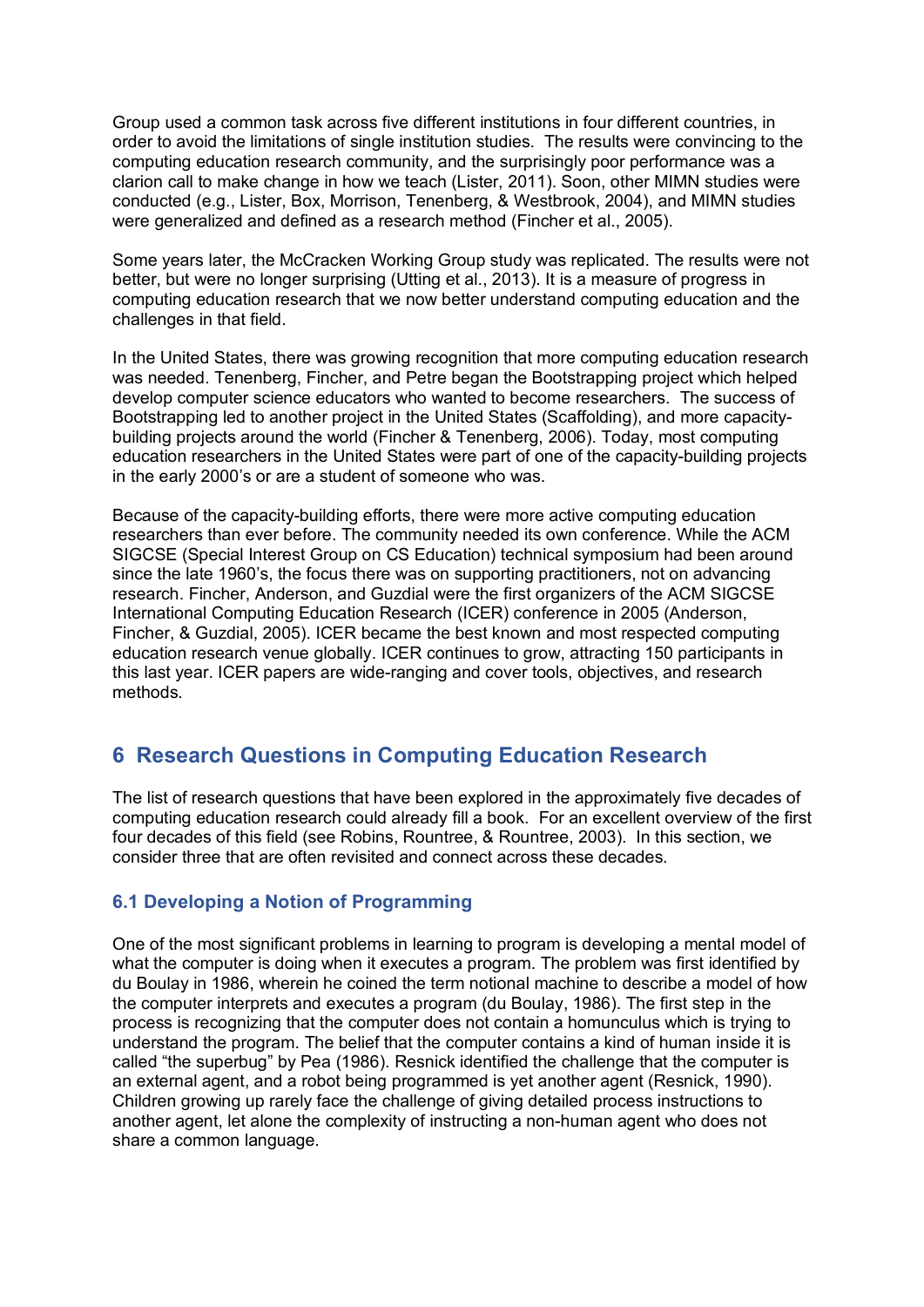Some researchers in the 1960's believed that eventually computers would understand humans and natural language so that the task of programming would go away (Greenberger, 1962). Perlis argued in 1961 that we would never reach that stage, that there would always be "friction" because of the mismatch between humans and computers. "Procedural literacy" is what Mateas (2008) called the knowledge and skills needed to overcome that mismatch. The challenge of developing a mental model of the notional machine is one that researchers have revisited every decade since the question was first defined (Sorva, 2013).

A similar problem to developing a mental model of the notional machine is developing a mental model of the programming process (Garner, Haden, & Robins, 2005; Joni & Soloway, 1986). Setting aside the complexity of syntax and semantics, students struggle with the notion of the interpreter or compiler, the act of debugging, and how the output or result of a program might be found (Sleeman, 1986). A decade after Sleeman first identified these issues, Clancy and Linn reported that students struggled to understand how all the different aspects of programming fit together (Clancy & Linn, 1992). A further decade later, researchers described the puzzling debugging strategies of students (Murphy et al., 2008). Graphical user interfaces and physical programming may have increased the complexity for students to try to understand the process of creating software and answering questions like, "Where is the program that's causing this behaviour?" For example, students do not understand what their programs did when they were run (Hundhausen & Brown, 2007), nor where their programs are stored (Resnick, 1990). More positively, the advent of the Internet may allow us to explore recording student process information while programming, and studying that may give us new insights into the development of models of how students develop software and what they think is going on (Hundhausen, Olivares, & Carter, 2017).

#### **6.2 Programming as a Notation for Thinking**

Human languages, especially literacy in written language, has had a dramatic impact on society (McLuhan, 1962, 1964) and even on individual readers' brains (Wolf, 2007). The early computing education researchers expected that programming and computational literacy would have a similar impact (Kay, 1993), but they recognized that the design of the language would be critical for broad social and individual impact (diSessa 1985).

Like Papert, diSessa and his students argued that programming would lead to different kinds of understanding in mathematics than traditional pen-and-paper based forms. Turtles allow students to explore issues as complicated as differentials and general relativity through programs that can be more accessible than the equivalent equations (Abelson & DiSessa, 1986). Programming can be used by students to invent new kinds of graphical notations to represent variables of interest and their relations (diSessa , Hammer, Sherin, & Kolpakowski, 1991). In physics, equations better represent balance, but programs can be better for representing causal and temporal relationships (Sherin, 2001).

The form of the programming language has been studied since the development of graphical user interfaces. Green and Petre and colleagues studied a variety of graphical notations (such as LabView and petri nets) and found that textual programming interfaces led to better performance by programmers (Green & Petre, 1992; Green & Petre, 1996; Green, Petre, & Bellamy, 1991). They suggest that the superiority of textual languages was likely not inherent, but learned. We have much more experience with textual notations than with visual notations (Petre, 1995).

The trade-off between graphical and textual languages may be different for beginners. Hundhausen, Farley, & Brown (2006) found a visual, direct-manipulation language led to students writing programs sooner than another group of students using a textual language.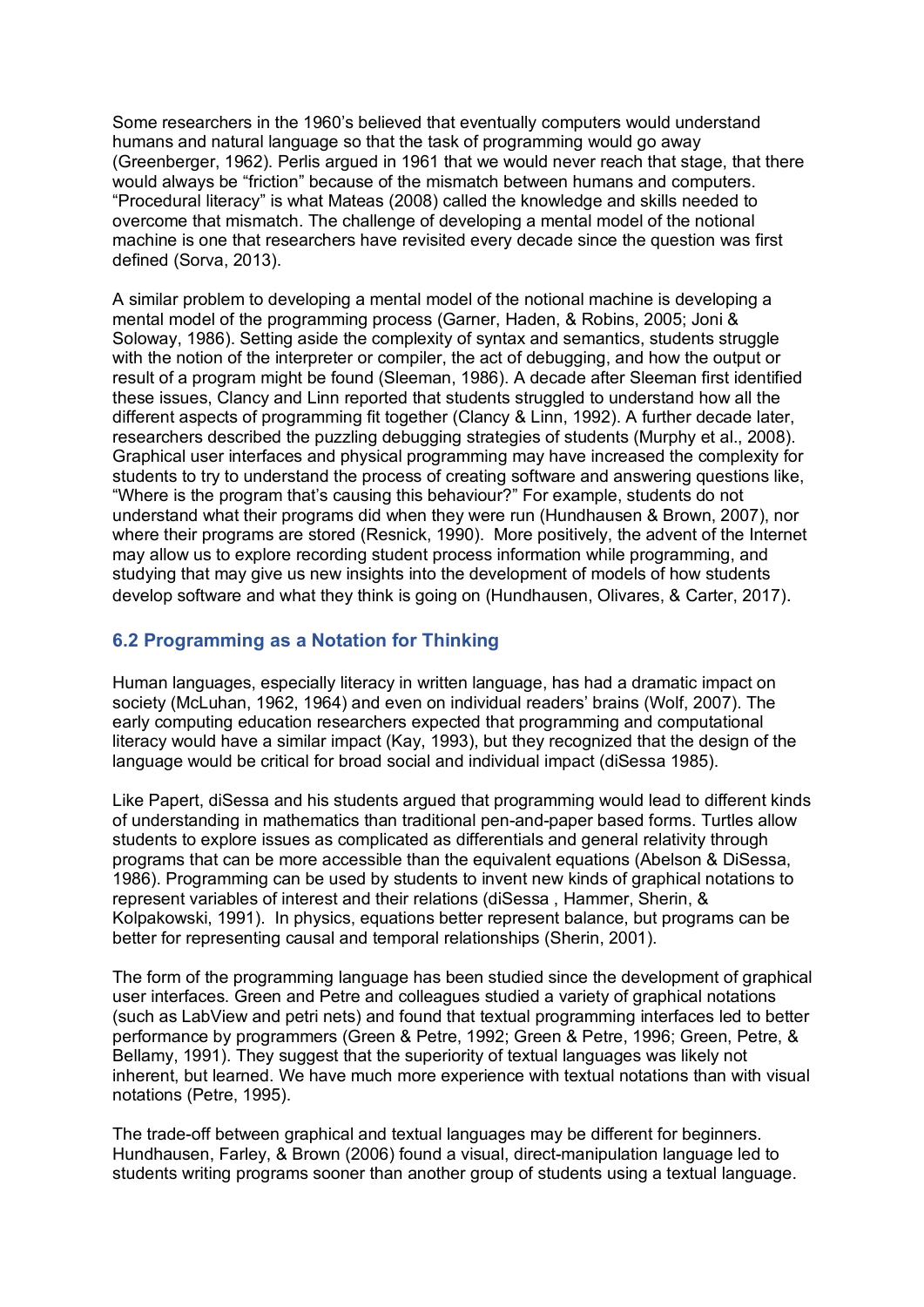Weintrop and Wilensky have found that some of the conditionals and iteration errors that students make with text-based languages are much less common when students use graphical blocks-based languages (Weintrop & Wilensky, 2015). Several studies have shown that students learning blocks-based languages can transfer their knowledge to more traditional text-based languages (e.g., Weintrop & Wilensky, 2015). The future of computational literacy will likely be of mixed modality. Students will use different kinds of programming languages at different stages, e.g., blocks-based languages as beginners, text-based languages if they become computing professionals, and perhaps domain-specific languages with graphical or textual forms for end-user programmers.

# **6.3 Representing Execution**

In 1987, Brown introduced the idea of animating algorithms in order to make them accessible by students and professional programmers (Brown, 1987). For decades, we have been asking if animated representations of program execution do help with understanding, when they might, and how best should they be designed. A challenge in this research is deciding the objective of the animation. Is the objective to improve learning of the algorithm, to provide new insights when the programmer already understands the program, or to support debugging? Sorva's (2012) dissertation is an excellent starting place for understanding program visualization.

In general, there is little evidence that viewing algorithm animations leads to improved learning about the animations (Hundhausen, Douglas, & Stasko, 2002). However, we can use algorithm animations as part of other learning goals and develop successful learning activities beyond just viewing. For example, Stasko found that students learned from building the animations, rather than just viewing them (Stasko, 1997a, 1997b) and from answering questions about static representations after viewing a dynamic animation (Byrne, Catrambone, & Stasko, 1999). While animations themselves may have limited impact on learning, they are motivating and can engage students for greater time-on-task and thus greater learning (Kehoe, Stasko, & Taylor, 2001). Sorva has suggested a different role for program execution visualizations – to teach a mental model of the notional machine, rather than to teach the particular algorithm being taught (Sorva, 2012; Sorva, Sirkå, 2010).

# **7 Conclusion: Future Research Questions in a Historical Context**

We started this chapter by mentioning the tools, objectives and research methods of CER.

The computational power and interface capability of the tools available to learners have increased greatly since the early days of CER (Good, 2011), as has the ubiquity of devices to learn with and on, including smartphones, tablets, tangible computing and a range of cheap hardware kits such as the Arduino. The kinds of problem that a beginner programmer can tackle are richer and more varied, and no longer restricted to printing "Hello World" or printing out the Fibonacci sequence, not least because the range of input and output devices has also developed dramatically since Turtles first crawled the floor. Indeed, programming novices may even use their own bodies as input devices for coding up dance and other movement sequences (Romero, du Boulay, Robertson, Good, & Howland, 2009). We see that the hardware and systems software available to students and teachers influence what students were taught and how they were taught. The advent of more computational materials suggests the need to explore how these new media influence student learning.

The objectives argued about in the Papert vs. Pea debate mentioned earlier have now reemerged in two new ways. First there is interest around the world in introducing school pupils to programming at an early age (see e.g. http://www.computingatschool.org.uk/ and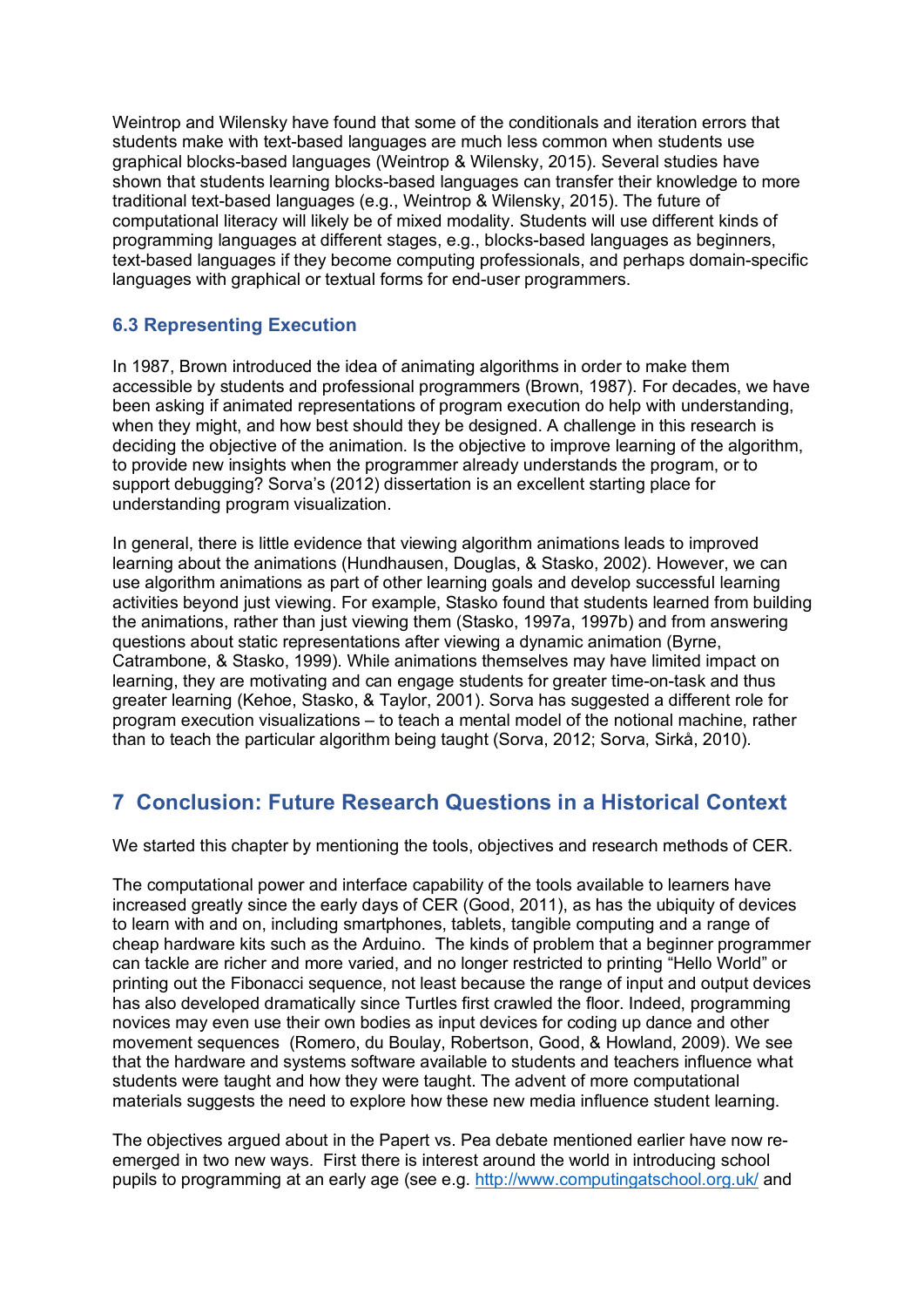http://www.csforall.org/). This has happened in response to the increased importance of computing in our everyday lives and the expectation that informed citizens should have at least some understanding of programming to be able to function effectively, or possibly choose a career in computing. This has reawakened many of the questions around how novices can come to understand programs and programming as a process that we have sketched earlier. Even the word "algorithm" has now entered everyday vocabulary, though perhaps with different meanings than was meant when Perlis and Snow talked about teaching algorithms to all undergraduates in (Greenberger, 1962). However, children are now so surrounded by computers of many kinds that the issue of understanding in principle what a computer and a program might be used for may be less problematic than in the early days (du Boulay, 1986). The ubiquity and invisibility of programs might make developing understanding of how programs work even harder. It's hard to learn about something one cannot see.

International interest in making computing education accessible to all puts the computing education literature in a new light. The studies we have reviewed here do not always tell us who was doing the learning. Papert's studies were mostly with children, but we do not have data about class or socioeconomic status. Most of the studies in computing education that we have reviewed here have been undertaken with computer science students in higher education, which is a privileged subset of students (Margolis & Fisher, 2002). Many studies published in venues like ACM SIGCSE do not tell us the gender of the participants. There are very few studies of students with learning disabilities or below-average intelligence (Ladner & Israel, 2016). Indeed, we now have a whole new cohort of the population who need to learn to program their smart devices and their homes (see for example, Blackwell, Rode, & Toye, 2009). We need to revisit past studies and consider if the results might have been different with a broader sample of study participants.

The second echo of the Papert vs. Pea debate centres on the notion of computational thinking (Wing, 2006). This develops some of Papert's ideas about how programming offers a model of how to think effectively, solve problems and manage complex situations that can be applied in other areas of life. So school pupils and college students are offered computational thinking courses that help them practice some of the thinking skills that programmers apply, without necessarily learning to program. The echo of Pea's paper still can be heard, as the field struggles to measure computational thinking (Roman-Gonzalez, Perez-Gonzalez, & Jimenez-Fernandez, 2016).

In terms of research methods, we now see a wide variety of methods derived from educational research including long and short-term evaluations, data-driven and at-scale methods (Moreno-León, Robles, & Román-González, 2017), design-based research from learning sciences (Ericson, Guzdial, & Morrison, 2015), action-based research by teachers (Ni, Tew, Guzdial, & McKlin, 2011), and learner-centred design methods for building programming environments for novices (Good, 2011; Guzdial, 2015; Howland, Good, & du Boulay, 2013). From psychology and cognitive science we see both qualitative and quantitative analyses of programming processes involving a range of data-capture technologies such as eye-tracking (Bednarik & Tukiainen, 2006), think aloud protocols (Bryant et al., 2008), as well as modeling. We also see measures of cognitive load applied to learning programming, from validated instruments (Morrison, Dorn, & Guzdial, 2014) to setting a background task to be undertaken in parallel (Abdul-Rahman & du Boulay, 2014).

We are limited in our research methods by who comes to our research enterprise today. In the early years, computing education research occurred across campus, e.g., Perlis described research in business and economics departments in (Greenberger, 1962). Section 4 described the education researchers entering into computing education research. Today, most authors publishing at ICER are computer scientists or have a strong computing background. We have too few education researchers (or learning scientists, or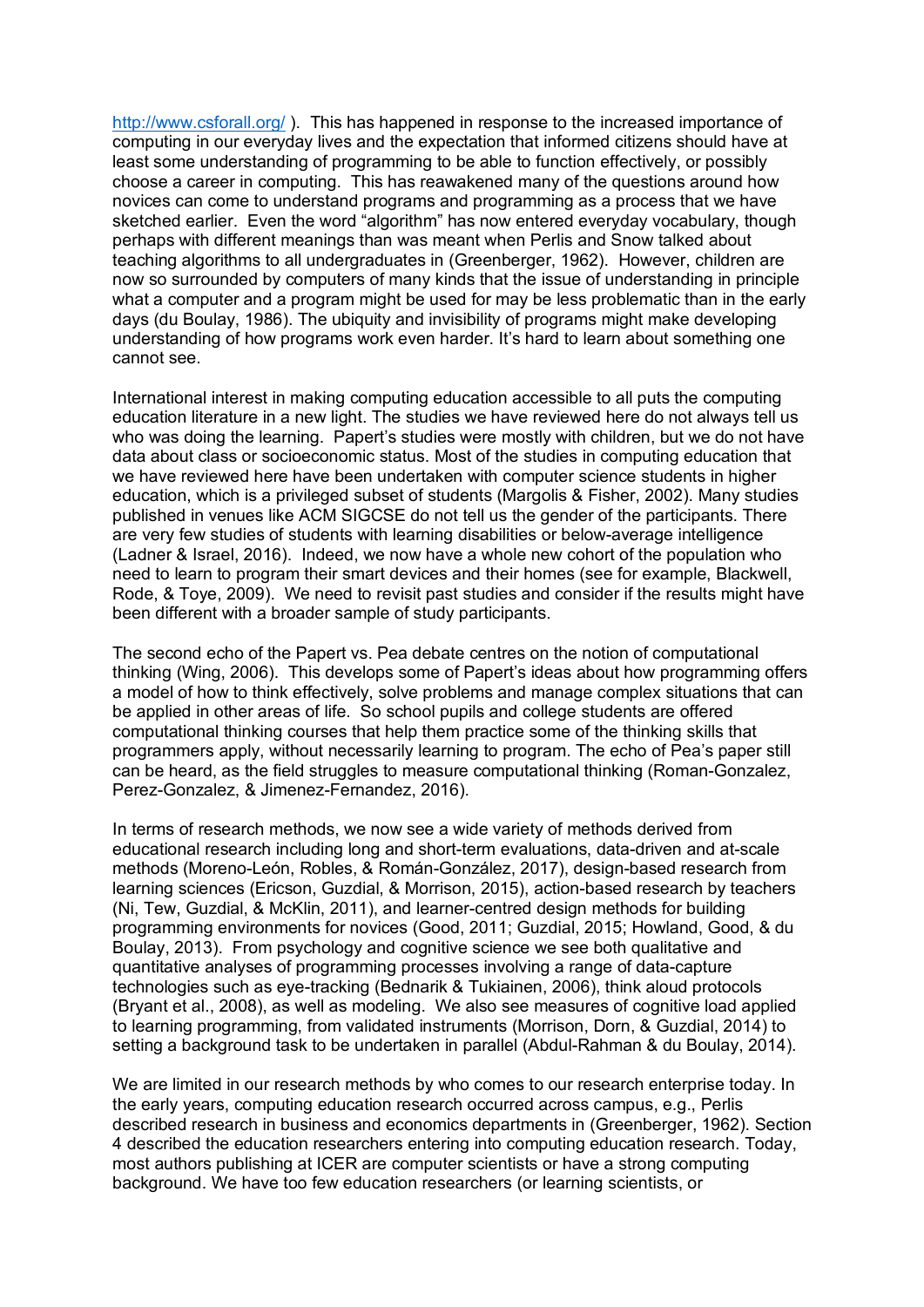psychologists), which means that we have too few people bringing new research methods into the community. We need that rich interdisciplinary background that our field used to enjoy in the past.

Back in the 1960's, the two most prominent objectives for starting computing education were (1) to prepare future programmers, see Sackman (1968) cited in Ensmenger (2010), and (2) to use computing as a tool for thinking and problem-solving (Greenberger, 1962). The former focused on industry-standard programming tools, while the latter encouraged the development of new learner-focused programming tools. Computing education research started when scientists began asking whether these efforts worked. The research methods selected have always been inextricably tangled with the objectives. As we define new roles for computing in people's lives, we will be defining new objectives, creating new tools, and applying a variety of research methods as we try to understand what happens when humans learn to control machines and to measure how successful the humans are at the task.

# **References**

- Abdul-Rahman, S. S., & du Boulay, B. (2014). Learning programming via worked-examples: Relation of learning styles to cognitive load. *Computers in Human Behavior, 30*, 286- 298. doi:http://dx.doi.org/10.1016/j.chb.2013.09.007
- Abelson, H., & DiSessa, A. (1986). *Turtle geometry: The computer as a medium for exploring mathematics*: MIT press.
- Altadmri, A., & Brown, N. C. C. (2015). *37 Million Compilations: Investigating Novice Programming Mistakes in Large-Scale Student Data*. Paper presented at the Proceedings of the 46th ACM Technical Symposium on Computer Science Education, Kansas City, Missouri, USA.
- Anderson, J. R., Corbett, A. T., Koedinger, K. R., & Pelletier, R. (1995). Cognitive Tutors: Lessons Learned. *The Journal of the Learning Sciences, 4*(2), 167-207.
- Anderson, J. R., & Reiser, B. J. (1985). The LISP Tutor. *BYTE, 10*(4), 159-175.
- Anderson, R., Fincher, S. A., & Guzdial, M. (2005). Proceedings of the 1st International Computing Education Research Workshop, ICER 2005. *Unknown Journal*.
- Austin, H. (1976). *Teaching Teachers LOGO: The Lesley Experiments*. Retrieved from http://hdl.handle.net/1721.1/6237
- Barr, A., Beard, M., & Atkinson, R. C. (1976). The computer as a tutorial laboratory: the Stanford BIP project. *International Journal of Man-Machine Studies, 8*(5), 567-582. doi:https://doi.org/10.1016/S0020-7373(76)80021-1
- Barron, D. W. (1977). *An Introduction to the Study of Programming Languages*. Cambridge: Cambridge University Press.
- Bednarik, R., & Tukiainen, M. (2006). *An eye-tracking methodology for characterizing program comprehension processes*. Paper presented at the Proceedings of the 2006 symposium on Eye tracking research & applications (ETRA '06), San Diego, California.
- Ben-Ari, M., Berglund, A., Booth, S., & Holmboe, C. (2004). What do we mean by theoretically sound research in computer science education? *ACM SIGCSE Bulletin*, 230-231. doi:http://dx.doi.org/10.1145/1026487.1008059
- Berglund, A. (2002). *Learning computer systems in a distributed course: Problematizing content and context*. Paper presented at the EARLI, SIG 10.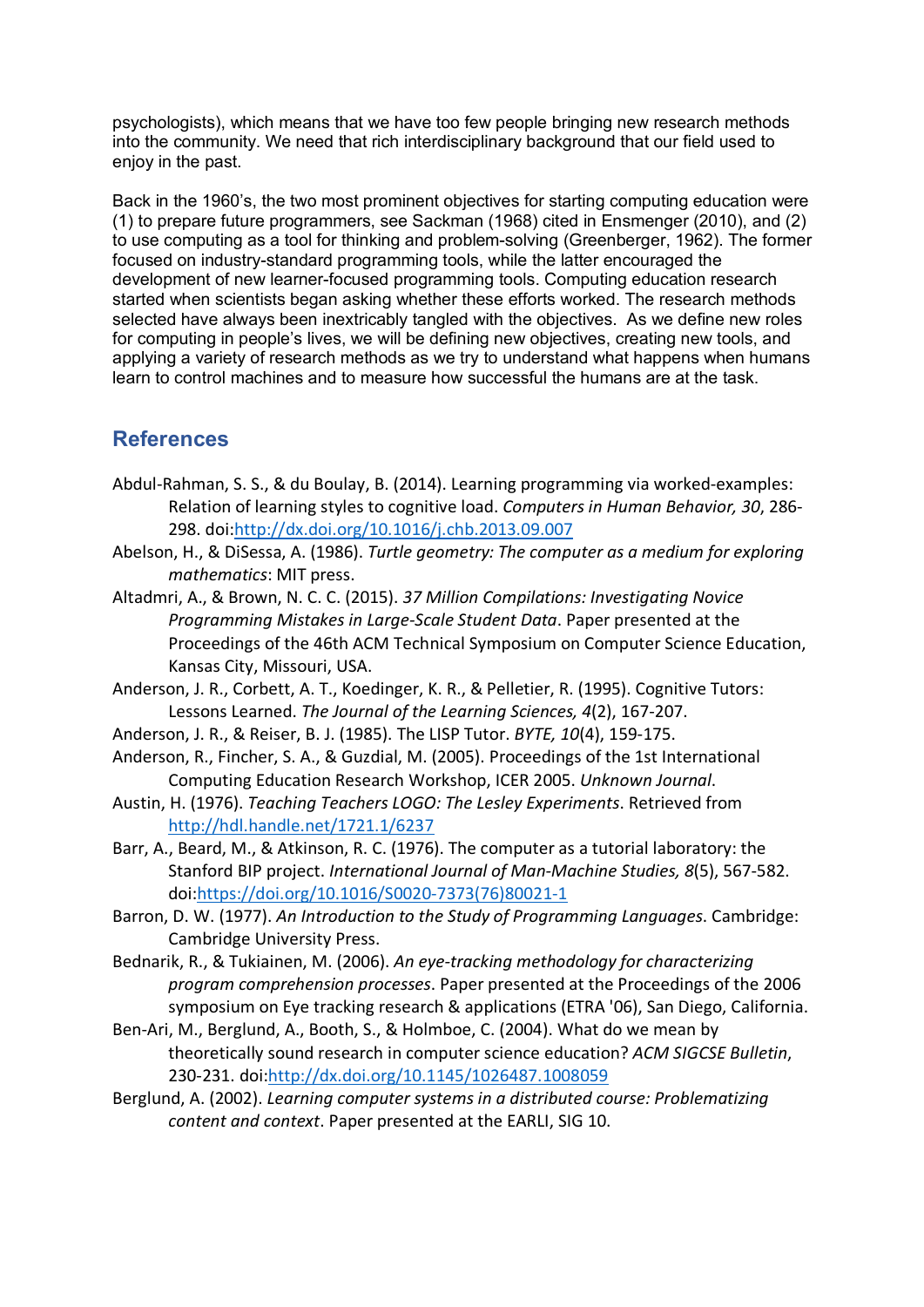- Berglund, A., & Pears, A. (2003). *Students' Understanding of Computer Networks in an Internationally Distributed Course*. Paper presented at the The 3rd IEEE International Conference on Advanced Learning Technologies (ICALT'03), Athens, Greece.
- Blackwell, A. F., Rode, J. A., & Toye, E. F. (2009). How do we program the home? Gender, attention investment, and the psychology of programming at home. *International Journal of Human-Computer Studies, 67*(4), 324-341. doi:https://doi.org/10.1016/j.ijhcs.2008.09.011
- Booth, S. (1992). *Learning to Program: A phenomonographic perspective.* (PhD), University of Gothenburg.
- Booth, S. (1993). A Study of Learning to Program From an Experiential Perspective. *Computers in Human Behavior, 9*(2-3), 185-202. doi:https://doi.org/10.1016/0747- 5632(93)90006-E
- Brna, P., du Boulay, B., & Pain, H. (Eds.). (1999). *Learning to Build and Comprehend Complex Information Structures: Prolog as a Case Study*. Stamford, Connecticut: Ablex Publishing Corporation.
- Brooks, R. (1977). Towards a theory of the cognitive processes in computer programming. *International Journal of Man-Machine Studies, 9*(6), 737-751. doi:https://doi.org/10.1016/S0020-7373(77)80039-4
- Brooks, R. (1978). *Using a behavioral theory of program comprehension in software engineering*. Paper presented at the ICSE '78 Proceedings of the 3rd international conference on Software engineering Atlanta, Georgia, USA.
- Brooks, R. (1983). Towards a theory of the comprehension of computer programs. *International Journal Man-Machine Studies, 18*(6), 543-554. doi:https://doi.org/10.1016/S0020-7373(83)80031-5
- Brown, M. H. (1987). *Algorithm animation.* Brown University.
- Bryant, S., Romero, P., & du Boulay, B. (2008). Pair Programming and the Mysterious Role of the Navigator. *International Journal of Human-Computer Studies, 66*(7), 519-529.
- Byrne, M. D., Catrambone, R., & Stasko, J. T. (1999). Evaluating animations as student aids in learning computer algorithms. *Comput. Educ., 33*(4), 253-278. doi:10.1016/s0360- 1315(99)00023-8
- Cannara, A. B. (1976). *Experiments In Teaching Children Computer Programming* (271). Retrieved from
- Carver, S. M. (1986). *Transfer of LOGO Debugging Skill: Analysis, Instruction, and Assessment.* (PhD), Carnegie-Mellon University, Pittsburgh, USA. (ERIC:ED284678)
- Cheney, P. H. (1977). Teaching Computer Programming in an Environment Where Collaboration is Required. *Journal of the Association for Educational Data Systems, 11*(1), 1-5.
- Clancy, M. J., & Linn, M. (1992). *Designing Pascal Solutions: A Case Study Approach*: W.H. Freeman & Company.
- diSessa, A. (2001). *Changing Minds*: MIT Press.
- diSessa , A. A. (1985). A principled design for an integrated computational environment. *Human-Computer Interaction, 1*(1), 1-47.
- diSessa , A. A., & Abelson, H. (1986). Boxer: A reconstructible computational medium. *Communications of the ACM, 29*(9), 859-868.
- diSessa , A. A., Hammer, D., Sherin, B. L., & Kolpakowski, T. (1991). Inventing graphing: Meta-representational expertise in children. *Journal of Mathematical Behavior, 2*(117-160).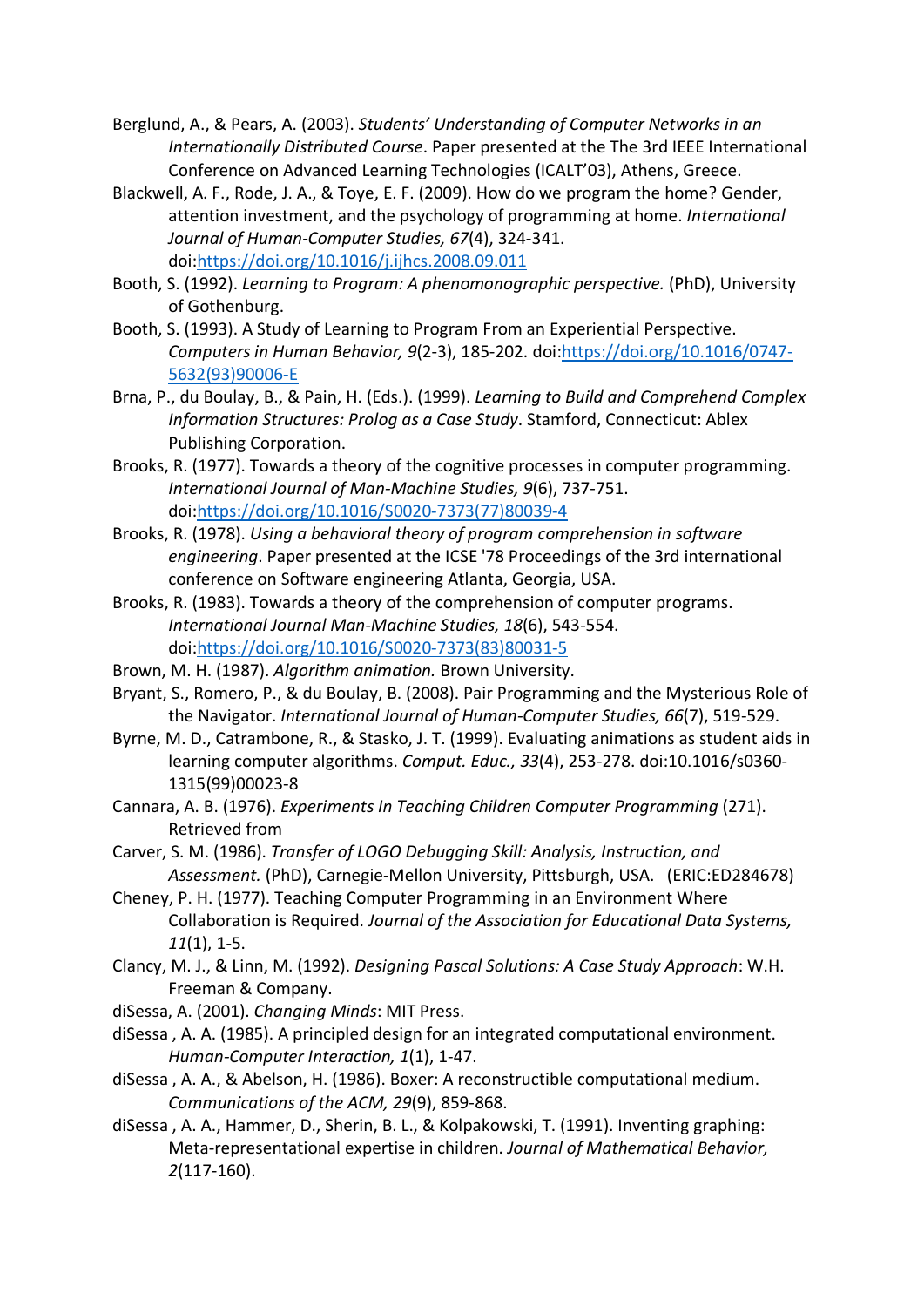Druin, A., Knell, G., Soloway, E., Russell, D., Mynatt, E., & Rogers, Y. (2011). The future of child-computer interaction *CHI EA '11: CHI '11 Extended Abstracts on Human Factors in Computing Systems* (pp. 693-696). Vancouver, BC, Canada: ACM.

- du Boulay, B. (1986). Some difficulties of learning to program. *Journal of Educational Computing Research, 2*(1), 57-73.
- du Boulay, B., & O'Shea, T. (1981). Teaching Novices Programming. In M. J. Coombs & J. L. Alty (Eds.), *Computing skills and the user interface* (pp. 147-200): Academic Press.
- du Boulay, B., O'Shea, T., & Monk, J. (1981). The black box inside the glass box: presenting computing concepts to novices. *International Journal of Man-Machine Studies, 14*(3), 237-249.
- du Boulay, B., & Sothcott, C. (1987). Computers teaching programming: an introductory survey of the field. In R. W. Lawler & M. Yazdani (Eds.), *Artificial Intelligence and Education* (Vol. 1, pp. 345-372). Norwood, New Jersey: Ablex.
- du Boulay, J. B. H. (1978). *Learning Primary Mathematics through Computer Programming.* (PhD), University of Edinburgh.
- du Boulay, J. B. H. (1986). Some Difficulties of Learning to Program. *Journal of Educational Computing Research, 2*, 57-73.
- Eason, K. D. (1976). Understanding the naive computer user. *The Computer Journal, 19*(1), 3- 7. doi:https://doi.org/10.1093/comjnl/19.1.3
- Eisenstadt, M. (1979). A friendly software environment for psychology students. *AISB Quarterly*.
- Eisenstadt, M., & Brayshaw, M. (1990). A fine-grained account of Prolog execution for teaching and debugging. *Instructional Science, 19*(4-5), 407-436. doi:https://doiorg.ezproxy.sussex.ac.uk/10.1007/BF00116447
- Ensmenger, N. L. (2010). *The computer boys take over: Computers, programmers, and the politics of technical expertise*. Cambridge, MA: MIT Press.
- Ericson, B. J., Guzdial, M. J., & Morrison, B. B. (2015). *Analysis of Interactive Features Designed to Enhance Learning in an Ebook*. Paper presented at the Proceedings of the eleventh annual International Conference on International Computing Education Research, Omaha, Nebraska, USA.

http://delivery.acm.org/10.1145/2790000/2787731/p169 ericson.pdf?ip=128.61.71.130&id=2787731&acc=ACTIVE%20SERVICE&key=A79D83B 43E50B5B8%2E5E2401E94B5C98E0%2E4D4702B0C3E38B35%2E4D4702B0C3E38B35 &CFID=542853285&CFTOKEN=14252009&\_\_acm\_\_=1441306284\_79ae35835ba068 e72b3a9a581ce4a31e

- Feurzeig, W., Papert, S., Bloom, M., Grant, R., & Solomon, C. (1969). *Programming-Languages as a Conceptual Framework for Teaching Mathematics. Final Report on the First Fifteen Months of the LOGO Project*. Retrieved from https://eric.ed.gov/?id=ED038034
- Fincher, S., Lister, R., Clear, T., Robins, A., Tenenberg, J., & Petre, M. (2005). Multiinstitutional, multi-national studies in CSEd Research: some design considerations and trade-offs *ICER '05: Proceedings of the first international workshop on Computing education research* (pp. 111-121). Seattle, WA, USA: ACM.
- Fincher, S., & Tenenberg, J. (2006). Using Theory to Inform Capacity-Building: Bootstrapping Communities of Practice in Computer Science Education Research. *Journal of Engineering Education, 95*(4), 265-277.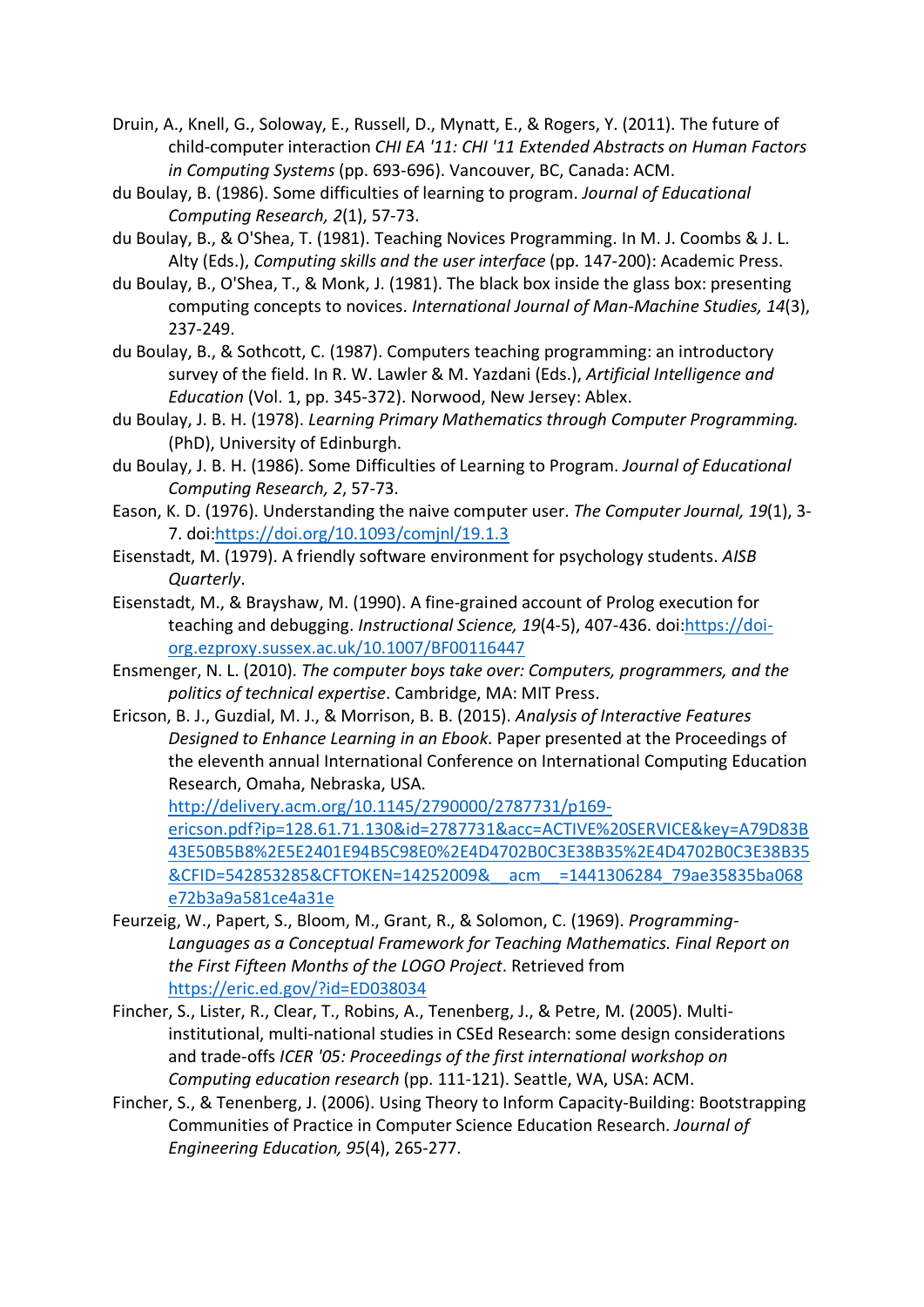- Friend, J. (1975). *Programs Students Write*. Retrieved from https://eric.ed.gov/?id=ED112861
- Gannon, J. D. (1978). *Characteristic errors in programming languages*. Paper presented at the ACM '78 Proceedings of the 1978 annual conference.
- Garner, S., Haden, P., & Robins, A. (2005). *My program is correct but it doesn't run: a preliminary investigation of novice programmers' problems*. Paper presented at the Proceedings of the 7th Australasian conference on Computing education - Volume 42, Newcastle, New South Wales, Australia.
- Gegg-Harrison, T. S. (1991). Learning Prolog in a schema-based environment. *Instructional Science, 20*(2-3), 173-192. doi:https://doi.org/10.1007/BF00120881
- Goldberg, A., & Kay, A. (1976). *Smalltalk-72: Instruction Manual*: Xerox Corporation.
- Goldberg, A., & Robson, D. (1983). *Smalltalk-80: the language and its implementation*: Addison-Wesley Longman Publishing Co., Inc.
- Good, J. (2011). Learners at the Wheel: Novice Programming Environments Come of Age. *International Journal of People-Oriented Programming (IJPOP), 1*(1), 1-24. doi:http://dx.doi.org/10.4018/ijpop.2011010101
- Gould, J. D. (1975). Some Psychological Evidence On How People Debug Computer Programs. *International Journal Man-Machine Studies, 7*(2), 171-182. doi:https://doi.org/10.1016/S0020-7373(75)80005-8
- Gould, J. D., & Drongowski, P. (1974). An Exploratory Study of Computer Program Debugging. *Human Factors, 16*(3), 258-277. doi:https://doi.org/10.1177/001872087401600308
- Green, T. R. G., & Petre, M. (1992). When visual programs are harder to read than textual programs. In G. C. v. d. Veer, M. J. Tauber, S. Bagnarola, & M. Antavolits (Eds.), *Human-Computer Itneraction: Tasks and Organisation, Proceedings EECE-6 (6th European Conference on Cognitive Ergonomics)*.
- Green, T. R. G., & Petre, M. (1996). Usability analysis of visual programming environments: a 'cognitive dimensions' framework. *Journal of Visual Languages and Computing, 7*(2), 131-174.
- Green, T. R. G., & Petre, M. (1996). Usability Analysis of Visual Programming Environments: A 'Cognitive Dimensions' Framework. *Journal of Visual Languages & Computing, 7*(2), 131-174. doi:https://doi.org/10.1006/jvlc.1996.0009
- Green, T. R. G., Petre, M., & Bellamy, R. K. E. (1991). Comprehensibility of visual and textual programs: a test of 'superlativism' against the 'match-mismatch' conjecture. In J. Koenemann-Belliveau, T. Moher, & S. Robertson (Eds.), *Empirical Studies of Programmers: Fourth Workshop* (pp. 121-146). Norwood, NJ: Ablex.
- Greenberger, M. (1962). *Computers and the World of the Future*: MIT Press.
- Guzdial, M. (2015). *Learner-Centered Design of Computing Education: Research on Computing for Everyone*: Morgan & Claypool Publishers.
- Habermann, A. N. (1973). Critical comments on the programming language Pascal. *Acta Informatica, 3*(1), 47-57. doi:https://doi.org/10.1007/BF00288652
- Hasemer, T. (1983). *An Empirically-Based Debugging System for Novice Programmers* (Technical Report No. 6). Retrieved from
- Hoc, J.-M. (1977). Role of mental representation in learning a programming language. *International Journal Man-Machine Studies, 9*(1), 87-105. doi:https://doi.org/10.1016/S0020-7373(77)80044-8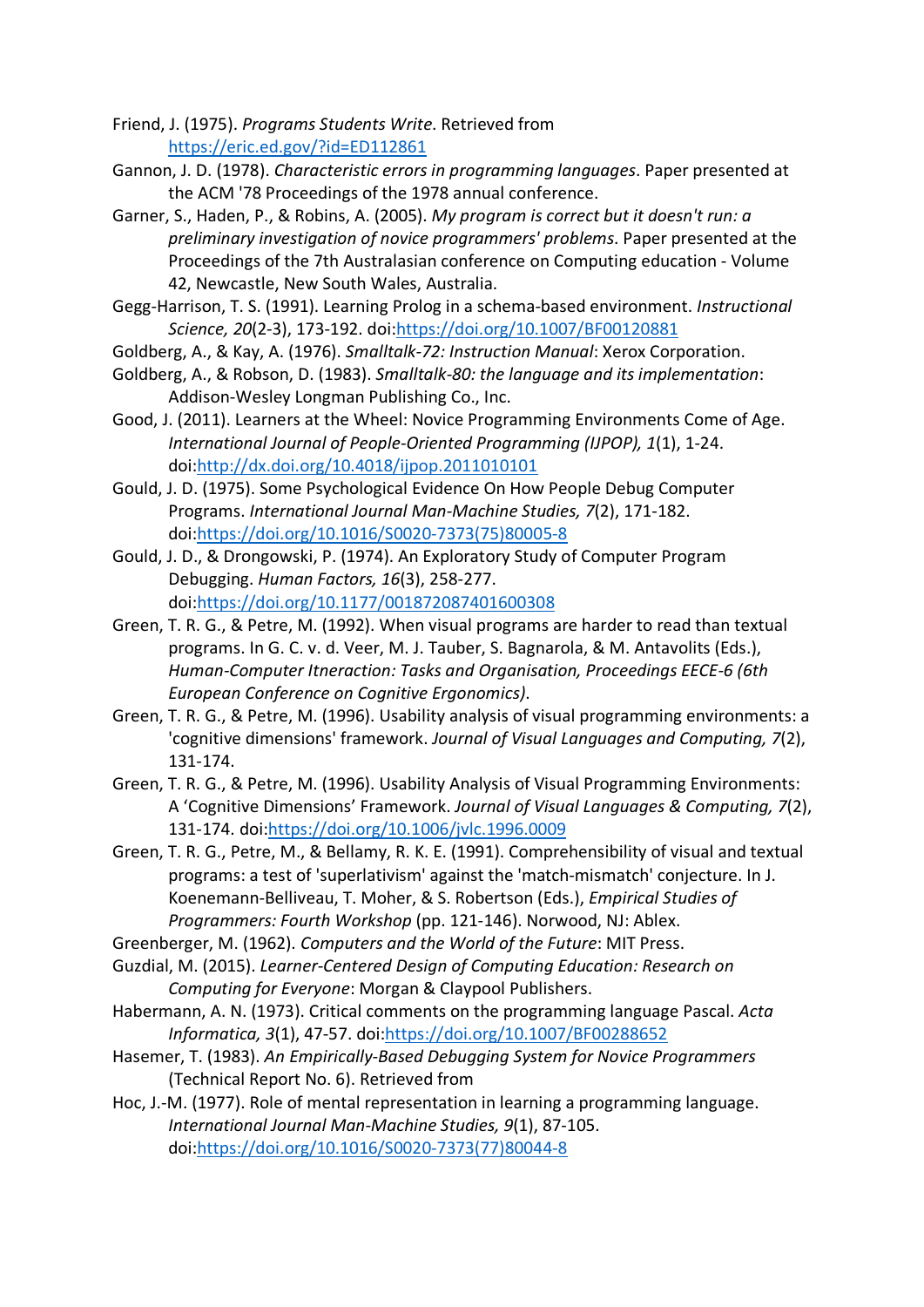Hoc, J.-M., Green, T. R. G., Samurcay, R., & Gilmore, D. J. (1990). *Psychology of Programming*: European Association of Cognitive Ergonomics and Academic Press.

- Howland, K., Good, J., & du Boulay, B. (2013). Narrative Threads: A Tool to Support Young People in Creating Their Own Narrative-Based Computer Games. In Z. Pan, A. D. Cheok, W. Müller, I. Iurgel, P. Petta, & B. Urban (Eds.), *Transactions on Edutainment X* (pp. 122-145). Berlin, Heidelberg: Springer Berlin Heidelberg.
- Hundhausen, C. D., & Brown, J. L. (2007). An experimental study of the impact of visual semantic feedback on novice programming. *J. Vis. Lang. Comput., 18*(6), 537-559. doi:10.1016/j.jvlc.2006.09.001
- Hundhausen, C. D., Douglas, S. H., & Stasko, J. T. (2002). A meta-study of algorithm visualization effectiveness. *Journal of Visual Languages and Computing, 13*, 259-290.
- Hundhausen, C. D., Farley, S., & Brown, J. L. (2006). *Can Direct Manipulation Lower the Barriers to Programming and Promote Positive Transfer to Textual Programming? An Experimental Study*. Paper presented at the Proceedings of the Visual Languages and Human-Centric Computing.
- Hundhausen, C. D., Olivares, D. M., & Carter, A. S. (2017). IDE-Based Learning Analytics for Computing Education: A Process Model, Critical Review, and Research Agenda. *Trans. Comput. Educ., 17*(3), 1-26. doi:10.1145/3105759
- Johnson, W. L., & Soloway, E. (1987). Proust: an automatic debugger for Pascal programs. In G. P. Kearsley (Ed.), *Artificial Intelligence \& Instruction: applications and methods*. Reading, Massachusetts: Addison-Wesley Publishing.
- Johnson, W. L., Soloway, E., Cutler, B., & Draper, S. (1983). *Bug Catalogue 1* (286). Retrieved from
- Johnson-Laird, P. N. (1983). *Mental Models: Towards a Cognitive Sceince of Language, Inference and Consciousness*. Cambridge, Massachusetts: Harbard University Press.
- Joni, S.-N. A., & Soloway, E. (1986). But My Program Runs! Discourse Rules for Novice Programmers. *Journal of Educational Computing Research, 2*(1), 95-125. doi:10.2190/6e5w-ar7c-nx76-hut2
- Kahney, H. (1982). *An In-Depth Study of the Cognitive Behaviour of Novice Programmers* (Technical Report No. 5). Retrieved from
- Katz, I. R., & Anderson, J. R. (1987). Debugging: an analysis of bug-location strategies. *Human-Computer Interaction, 3*(4), 351-399. doi:http://dx.doi.org/10.1207/s15327051hci0304\_2
- Kay, A., & Goldberg, A. (1977). Personal dynamic media. *IEEE Computer*, 31-41.
- Kay, A. C. (1972). *A Personal Computer for Children of All Ages*. Paper presented at the Proceedings of the ACM annual conference - Volume 1, Boston, Massachusetts, USA.
- Kay, A. C. (1993). The Early History of Smalltalk *The Second ACM SIGPLAN Conference on History of Programming Languages* (pp. 69-95). Cambridge, Massachusetts, USA: ACM.
- Kehoe, C., Stasko, J., & Taylor, A. (2001). Rethinking the evaluation of algorithm animations as learning aids. *Int. J. Hum.-Comput. Stud., 54*(2), 265-284. doi:10.1006/ijhc.2000.0409
- Kurland, D. M., & Pea, R. D. (1985). Children's Mental Models Of Recursive Logo Programs. *Journal of Educational Computing Research, 1*(2), 235-243. doi:http://dx.doi.org/10.2190/JV9Y-5PD0-MX22-9J4Y
- Kurland, D. M., Pea, R. D., Clement, C., & Mawby, R. (1986). A Study Of The Development Of Programming Ability And Thinking Skills In High School Students. *Journal of*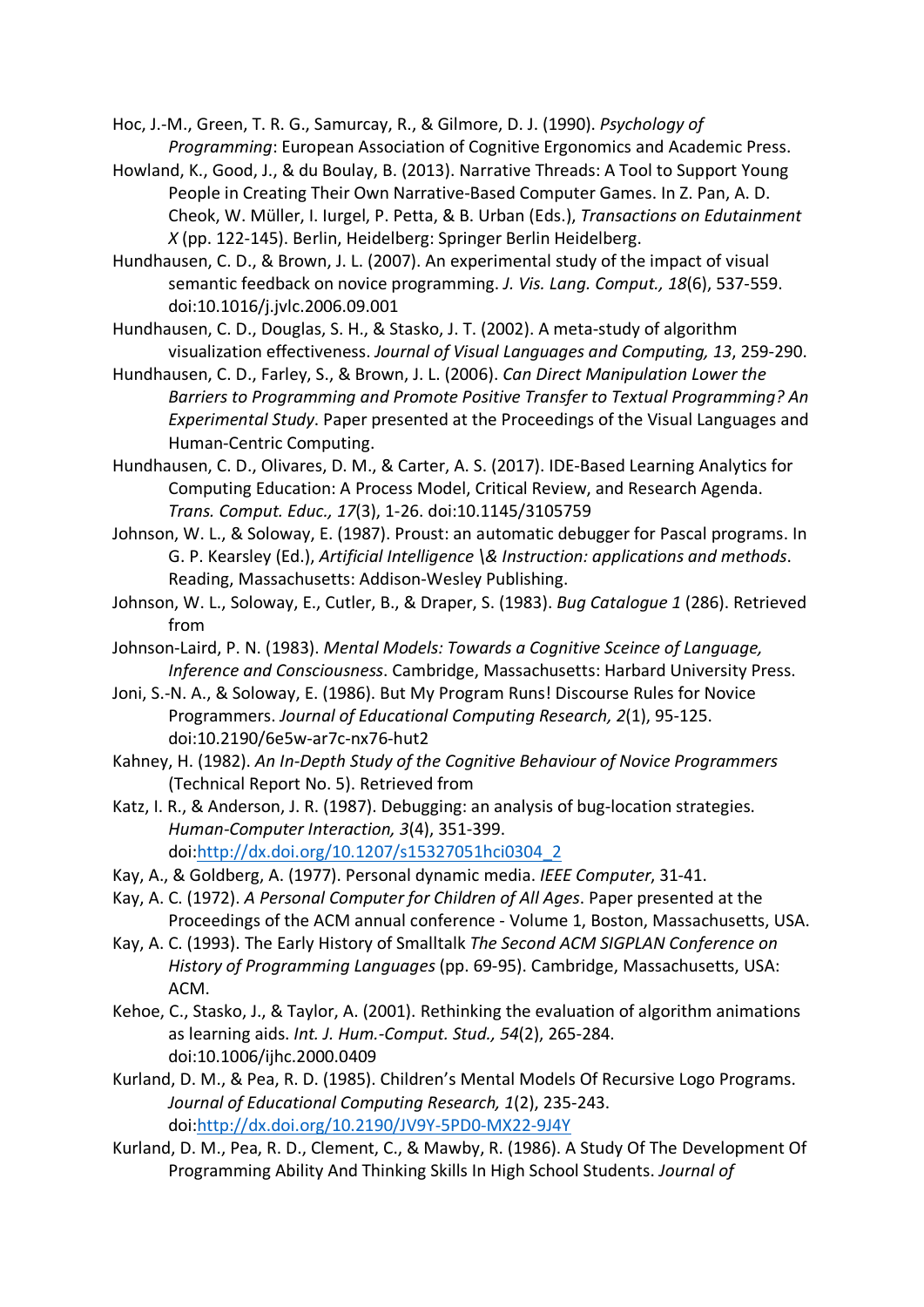*Educational Computing Research, 2*(4), 429-458.

doi:http://dx.doi.org/10.2190/BKML-B1QV-KDN4-8ULH

- Ladner, R. E., & Israel, M. (2016). "For all" in "computer science for all". *Commun. ACM, 59*(9), 26-28. doi:10.1145/2971329
- Larkin, J., McDermott, J., Simon, D.P. and Simon, H.A., 1980. Expert and novice performance in solving physics problems. *Science*, *208*(4450), pp.1335-1342.
- Lecarme, O., & Desjardins, P. (1975). More comments on the programming language Pascal. *Acta Informatica, 4*(3), 231-243. doi:https://doi.org/10.1007/BF00288728
- Lemos, R. S. (1975). FORTRAN Programming: an analysis of pedagogical alternatives. *Journal of Educational Data Processing, 12*(3), 21-29.
- Lemos, R. S. (1978). Students' attitudes towards programming: The effects of structured walk-throughs. *Computers & Education, 2*(4), 301-306. doi:https://doi.org/10.1016/0360-1315(78)90005-2
- Lemos, R. S. (1979). Teaching programming languages: A survey of approaches. *ACM SIGCSE Bulletin - Proceedings of the 10th SIGCSE symposium on Computer science, 11*(1), 174-181. doi:https://doi.org/10.1145/953030.809578
- Lister, R. (2011). Ten Years After the McCracken Working Group. *ACM Inroads, 2*(4), 18-19.
- Lister, R., Box, I., Morrison, B., Tenenberg, J., & Westbrook, D. S. (2004). The Dimensions of Variation in the Teaching of Data Structures. *SIGCSE Bull., 36*(3), 92--96. doi:10.1145/1026487.1008023
- Love, T. (1977). *An experimental investigation of the effect of program structure on program understanding*. Paper presented at the Proceedings of an ACM conference on Language design for reliable software, Raleigh, North Carolina.
- Lukey, F. J. (1980). Understanding and Debugging Programs. *International Journal of Man-Machine Studies, 12*(2), 189-202. doi:https://doi.org/10.1016/S0020-7373(80)80017- 4
- Maloney, J., Burd, L., Kafai, Y., Rusk, N., Silverman, B., & Resnick, M. (2004). Scratch: A Sneak Preview *C5 '04: Proceedings of the Second International Conference on Creating, Connecting and Collaborating through Computing* (pp. 104-109). Washington, DC, USA: IEEE Computer Society.
- Maloney, J. H., Peppler, K., Kafai, Y., Resnick, M., & Rusk, N. (2008). *Programming by choice: urban youth learning programming with scratch*. Paper presented at the SIGCSE '08: Proceedings of the 39th SIGCSE technical symposium on Computer science education, New York, NY, USA. http://doi.acm.org/10.1145/1352135.1352260
- Margolis, J., & Fisher, A. (2002). *Unlocking the Clubhouse: Women in Computing*: MIT Press.

Marton, F., 1981. Phenomenography—describing conceptions of the world around us. *Instructional science*, *10*(2), pp.177-200.

- Mateas, M. (2008). Procedural literacy: educating the new media practitioner. In D. Drew (Ed.), *Beyond Fun* (pp. 67-83): ETC Press.
- Mayer, R. E. (1975). Different problem-solving competencies established in learning computer programming with and without meaningful models. *Journal of educational psychology, 67*(6), 725-734. doi:http://dx.doi.org/10.1037/0022-0663.67.6.725
- Mayer, R. E. (1976). Comprehension as Affected by Structure of Problem Representation. *Memory and Cognition, 4*(3), 249-255. doi:https://doi.org/10.3758/BF03213171
- Mayer, R. E. (1979). A psychology of learning BASIC. *Communications of the ACM, 22*(11), 589-593. doi:https://doi.org/10.1145/359168.359171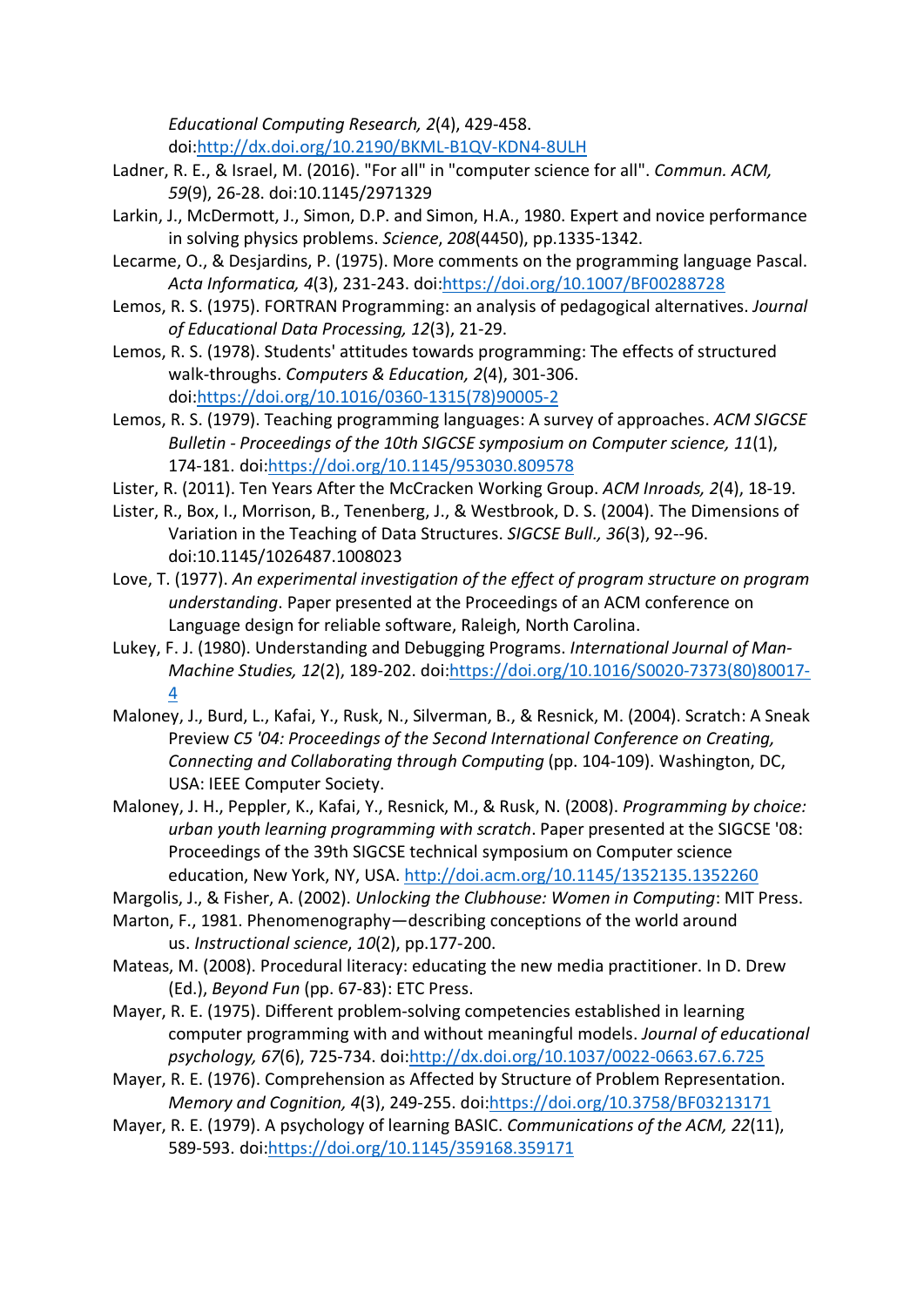- McCracken, M., Almstrum, V., Diaz, D., Guzdial, M., Hagan, D., Kolikant, Y. B.-D., . . . Wilusz, T. (2001). A multi-national, multi-institutional study of assessment of programming skills of first-year CS students. *ACM SIGCSE Bulletin, 33*(4), 125-140.
- McLuhan, M. H. (1962). *The Gutenberg Galaxy: The Making of Typographic Man*: University of Toronto Press.
- McLuhan, M. H. (1964). *Understanding Media: The Extensions of Man*. Cambridge, MA: MIT Press.
- McNerney, T. S. (2004). From turtles to Tangible Programming Bricks: explorations in physical language design. *Personal and Ubiquitous Computing, 8*(5), 326-337. doi:10.1007/s00779-004-0295-6
- Miller, L. A. (1974). Programming by non-programmers. *International Journal of Man-Machine Studies, 6*(2), 237-260. doi:https://doi.org/10.1016/S0020-7373(74)80004-0
- Miller, L. A. (1975). *Naive programmer problems with specification of transfer-of-control*. Paper presented at the AFIPS '75 Proceedings national computer conference, Anaheim, California.
- Moreno-León, J., Robles, G., & Román-González, M. (2017). Towards Data-Driven Learning Paths to Develop Computational Thinking with Scratch. *IEEE Transactions on Emerging Topics in Computing, PP*(99), 1-1. doi:http://dx.doi.org/10.1109/TETC.2017.2734818
- Morrison, B. B., Dorn, B., & Guzdial, M. (2014). *Measuring cognitive load in introductory CS: adaptation of an instrument*. Paper presented at the Proceedings of the tenth annual conference on International computing education research, Glasgow, Scotland, United Kingdom. http://delivery.acm.org/10.1145/2640000/2632348/p131 morrison.pdf?ip=143.215.63.175&id=2632348&acc=ACTIVE%20SERVICE&key=A79D 83B43E50B5B8%2E5E2401E94B5C98E0%2E4D4702B0C3E38B35%2E4D4702B0C3E38 B35&CFID=463892605&CFTOKEN=52470917&\_\_acm\_\_ =1418761875\_da921306656 14ac939c9f0d8fbbd41e9
- Murphy, L., Lewandowski, G., Ren, #233, McCauley, e., Simon, B., . . . Zander, C. (2008). *Debugging: the good, the bad, and the quirky -- a qualitative analysis of novices' strategies*. Paper presented at the Proceedings of the 39th SIGCSE technical symposium on Computer science education, Portland, OR, USA.
- Newell, A., & Simon, H. A. (1972). *Human problem solving*: Prentice-Hall.
- Ni, L., Tew, A. E., Guzdial, M. J., & McKlin, T. (2011). *A regional professional development program for computing teachers: The disciplinary commons for computing educators*. Paper presented at the 2011 Annual Meeting of the American Educational Research Association, New Orleans, LA.
- Nievergelt, J., Frei, H. P., Burkhart, H., Jacobi, C., Pattner, B., Sugaya, H., . . . Weydert, J. (1978). XS-0: a self-explanatory school computer. *ACM SIGCSE Bulletin, 10*(4), 66-69. doi:https://doi.org/10.1145/988906.988921
- Palumbo, D. J. (1990). Programming Language/Problem-Solving Research: A Review of Relevant Issues. *Review of Educational Research, 60*(1), 65-89. doi:https://doiorg.ezproxy.sussex.ac.uk/10.3102/00346543060001065
- Palumbo, D. J., & Reed, M. W. (1991). The Effect Of Basic Programming Language Instruction On High School Students' Problem Solving And Computer Anxiety. *Journal of Research on Computing in Education, 23*(3), 343-372. doi:http://dx.doi.org/10.1080/08886504.1991.10781967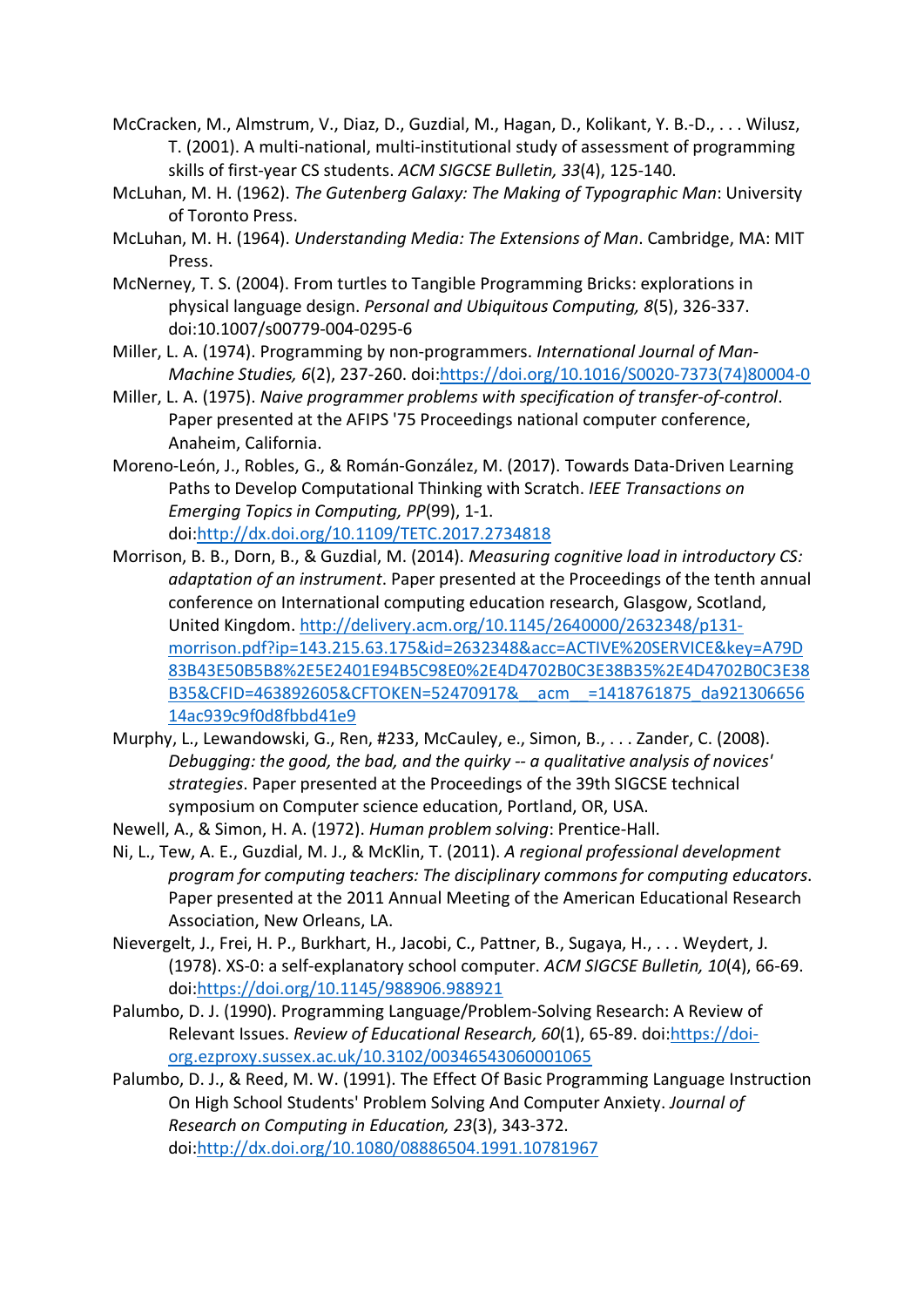- Papert, S. (1971). *Teaching children to be mathematicians versus teaching about mathematics*. Retrieved from
- Papert, S. (1972). Teaching Children to be Mathematicians Versus Teaching About Mathematics. *International Journal of Mathematical Education in Science and Technology, 3*(3), 249-262. doi:http://dx.doi.org/10.1080/0020739700030306
- Papert, S. (1980a). *Mindstorms: Children, Computers and Powerful Ideas*. Brighton, Sussex: Harvester Press.
- Papert, S. (1980b). *Mindstorms: Children, computers, and powerful ideas*: Basic Books.
- Papert, S. (1987). Information Technology and Education: Computer Criticism vs. Technocentric Thinking. *Educational Researcher, 16*(1), 22-30. doi:10.3102/0013189x016001022
- Papert, S. A., & Solomon, C. (1971). *Twenty Things to Do with A Computer*. Retrieved from Cambridge, MA:
- Pea, R. D. (1986). Language-Independent Conceptual ``bugs" in novice programming. *Journal of Educational Computing Research, 1*(1986).
- Pea, R. D. (1987). The Aims of Software Criticism: Reply to Professor Papert. *Educational Researcher, 16*(5), 4-8. doi:10.3102/0013189x016005004
- Pea, R. D., & Kurland, D. M. (1984). On the cognitive effects of learning computer programming. *New Ideas in Psychology, 2*(2), 137-168. doi:https://doi.org/10.1016/0732-118X(84)90018-7
- Pea, R. D., Kurland, D. M., & Hawkins, J. (1985). LOGO and the Development of Thinking Skills. In M. Chen & W. Paisley (Eds.), *Children and Microcomputers: Research on the Newest Medium* (pp. 193-317): Sage.
- Pears, A., Seidman, S., Malmi, L., Mannila, L., Adams, E., Bennedsen, J., . . . Paterson, J. (2007). A Survey of Literature on the Teaching of Introductory Programming. *ACM SIGCSE Bulletin, 39*(4), 204-223. doi:http://dx.doi.org/10.1145/1345375.1345441
- Petre, M. (1995). Why looking isn't always seeing: readership skills and graphical programming. *Commun. ACM, 38*(6), 33-44. doi:10.1145/203241.203251
- Pugh, J., & Simpson, D. (1979). Pascal errors empirical evidence. *Computer Bulletin, 2*, 26- 28.
- Resnick, M. (1990). Multilogo: A study of children and concurrent programming. *Interactive Learning Environments, 1*(3), 153-170.
- Resnick, M., Martin, F., Sargent, R., & Silverman, B. (1996). Programmable bricks: toys to think with. *IBM Syst. J., 35*(3-4), 443-452.
- Ripley, G. D., & Druseikis, F. C. (1978). A statistical analysis of syntax errors. *Computer Languages, 3*(4), 227-240. doi:https://doi.org/10.1016/0096-0551(78)90041-3
- Robins, A., Rountree, J., & Rountree, N. (2003). Learning and Teaching Programming: A Review and Discussion. *Computer Science Education, 13*(2), 137-172. doi:http://dx.doi.org/10.1076/csed.13.2.137.14200
- Roman-Gonzalez, M., Perez-Gonzalez, J.-C., & Jimenez-Fernandez, C. (2016). Which cognitive abilities underlie computational thinking? Criterion validity of the Computational Thinking Test. *Computers in Human Behavior, 72*, 678-691. doi:https://doi.org/10.1016/j.chb.2016.08.047
- Romero, P., du Boulay, B., Robertson, J., Good, J., & Howland, K. (2009). Is Embodied Interaction Beneficial When Learning Programming? *VMR '09 Proceedings of the 3rd International Conference on Virtual and Mixed Reality: Held as Part of HCI International 2009* (pp. 97-105). Berlin: Springer-Verlag.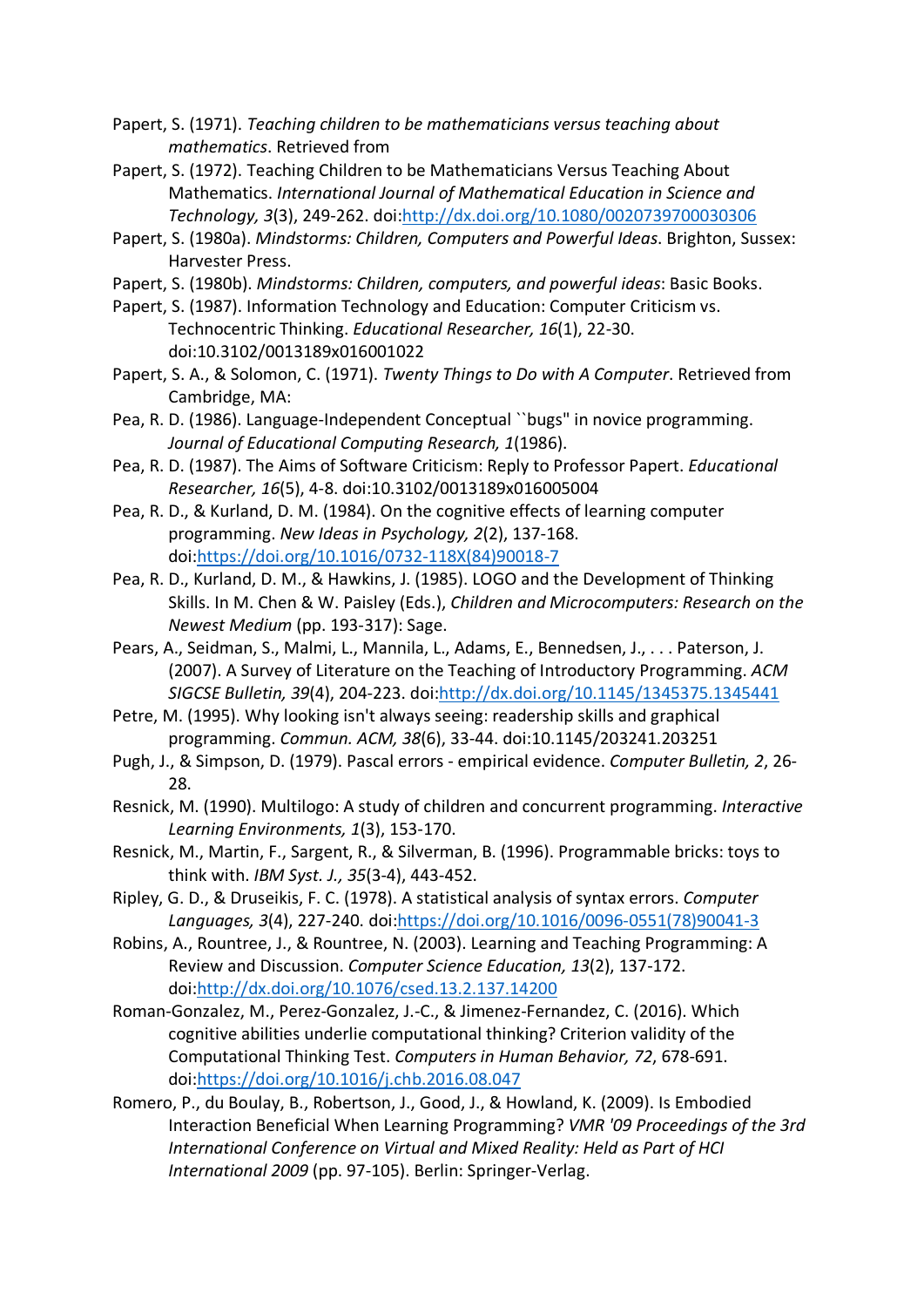Sackman, H. (1968). Conference on Personnel Research. *Datamation, 14*(7), 74-76.

- Shapiro, S. C., & Witmer, D. P. (1974). Interactive visual simulators for beginning programming students. *ACM SIGCSE Bulletin - Proceedings of the 4th SIGCSE symposium on Computer science education, 6*(1), 11-14. doi:https://doi.org/10.1145/953057.810431
- Sherin, B. L. (2001). A comparison of programming languages and algebraic notation as expressive langauges for physics. *International Journal of Computers for Mathematical Learning, 6*, 1-61.
- Sherman, L., Druin, A., Montemayor, J., Farber, A., Platner, M., Simms, S., . . . Lal, A. (2001). *StoryKit: tools for children to build room-sized interactive experiences*. Paper presented at the CHI '01 Extended Abstracts on Human Factors in Computing Systems, Seattle, Washington.
- Shneiderman, B. (1977). Measuring computer program quality and comprehension. *International Journal Man-Machine Studies, 9*(4), 465-478. doi:https://doi.org/10.1016/S0020-7373(77)80014-X
- Shneiderman, B. (1977). Teaching Programming: a spiral approach to syntax and semantics. *Computers and Education, 1*(4), 193-197. doi:https://doi.org/10.1016/0360- 1315(77)90008-2
- Shneiderman, B., Mayer, R. E., McKay, D., & Heller, P. (1977). Experimental investigations of the utility of detailed flowcharts in programming. *Communications of the ACM, 20*(6), 373-381. doi:http://dx.doi.org/10.1145/359605.359610
- Sime, M. E., Arblaster, A. T., & Green, T. R. G. (1977a). Reducing programming errors in nested conditionals by prescribing a writing procedure. *International Journal Man-Machine Studies, 9*(1), 119-126. doi:https://doi.org/10.1016/S0020-7373(77)80046-1
- Sime, M. E., Arblaster, A. T., & Green, T. R. G. (1977b). Structuring the Programmer's Task. *Journal of Occupational Psychology, 50*(3), 205-216. doi:http://dx.doi.org/10.1111/j.2044-8325.1977.tb00376.x
- Sime, M. E., Green, T. R. G., & Guest, D. J. (1977). Scope marking in computer conditionals a psychological evaluation. *International Journal Man-Machine Studies, 9*(1), 107- 118. doi:https://doi.org/10.1016/S0020-7373(77)80045-X
- Sleeman, D. (1986). The challenges of teaching computer programming. *Commun. ACM, 29*(9), 840-841. doi:10.1145/6592.214913
- Sleeman, D., Putnam, R. T., Baxter, J., & Kuspa, L. (1986). Pascal and High School Students: A Study of Errors. *2*(1), 5-23. doi:https://doi.org/10.2190/2XPP-LTYH-98NQ-BU77
- Smith, D. C. (1975). *PYGMALION: A creative programming environment.* (PhD), Stanford University, Stanford, CA.
- Soloway, E., & Ehrlich, K. (1984). Empirical Studies of Programming Knowledge. *IEEE Transactions on Software Engineering, SE-10:5*(5), 595-609. doi:http://dx.doi.org/10.1109/TSE.1984.5010283
- Soloway, E., & Iyengar, S. (Eds.). (1986). *Emprical Studies of Programmers: Papers presented at the first Workshop on Empirical Studies of Programmers*. Norwood, New Jersey, USA: Ablex.
- Sorva, J. (2012). *Visual Program Simulation in Introductory Programming Education.* (Doctor of Science in Technology), Aalto University School of Science.
- Sorva, J. (2013). Notional Machines and Introductory Programming Education. *Trans. Comput. Educ., 13*(2), 8:1-8:31.